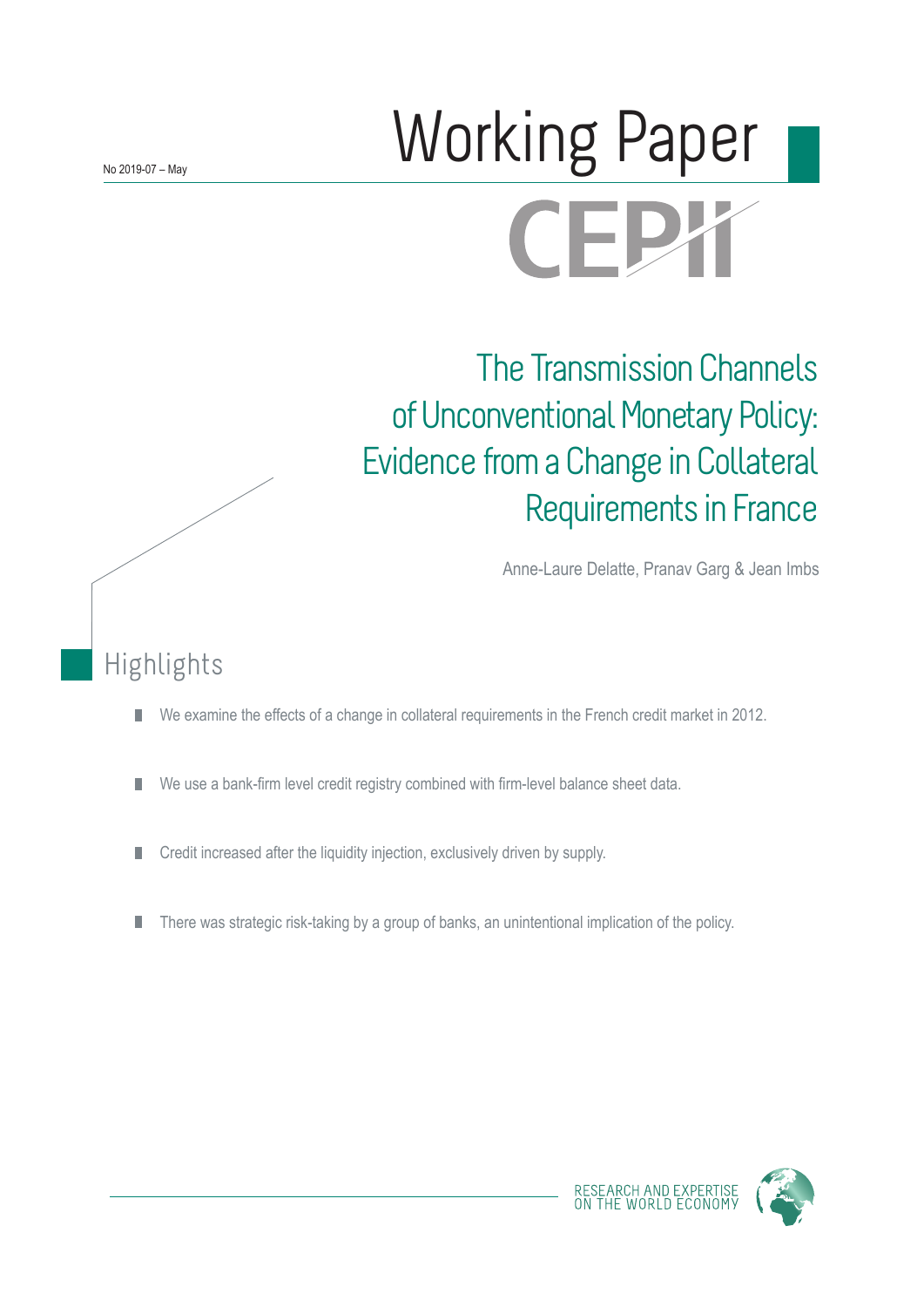## **Abstract**

Using a bank-firm level credit registry combined with firm-level balance sheet data we establish the presence of heterogeneity in the effects of unconventional monetary policy transmission. We examine the consequences of a loosening in the collateral eligibility requirement for credit refinancing in France. The policy was designed to affect bank lending positively. We expect a linear increase in lending and an additional increase in loans to firms with newly acceptable rating. We find a large heterogeneity of the monetary policy transmission including the unexpected reduction of lending by the banks benefiting the most from the policy. These are small, risk-averse banks whose foremost concern after the recession was to strengthen their balance sheets. Banks least affected by the policy respond with a reduction in credit to low risk borrowers in reaction to the change in the market structure. Last we document heterogenous effects of the policy on firms depending on their size.

## **Keywords**

Unconventional Monetary Policy, Transmission Channels, Corporate Finance, Real Effects of Monetary Policy, Individual Data.

## **I**IFL

C55, C58, E44, E52, E58, G21, G28, G30, G32.

### Working Paper

CEPII (Centre d'Etudes Prospectives et d'Informations Internationales) is a French institute dedicated to producing independent, policyoriented economic research helpful to understand the international economic environment and challenges in the areas of trade policy, competitiveness, macroeconomics, international finance and growth.

CEPII Working Paper Contributing to research in international economics

© CEPII, PARIS, 2019

All rights reserved. Opinions expressed. in this publication are those of the author(s) alone.

Editorial Director: Sébastien Jean

Production: Laure Boivin

No ISSN: 1293-2574

CEPII 20, avenue de Ségur TSA 10726 75334 Paris Cedex 07 +33 1 53 68 55 00 www.cepii.fr Press contact: presse@cepii.fr

RESEARCH AND EXPERTISE<br>ON THE WORLD ECONOMY

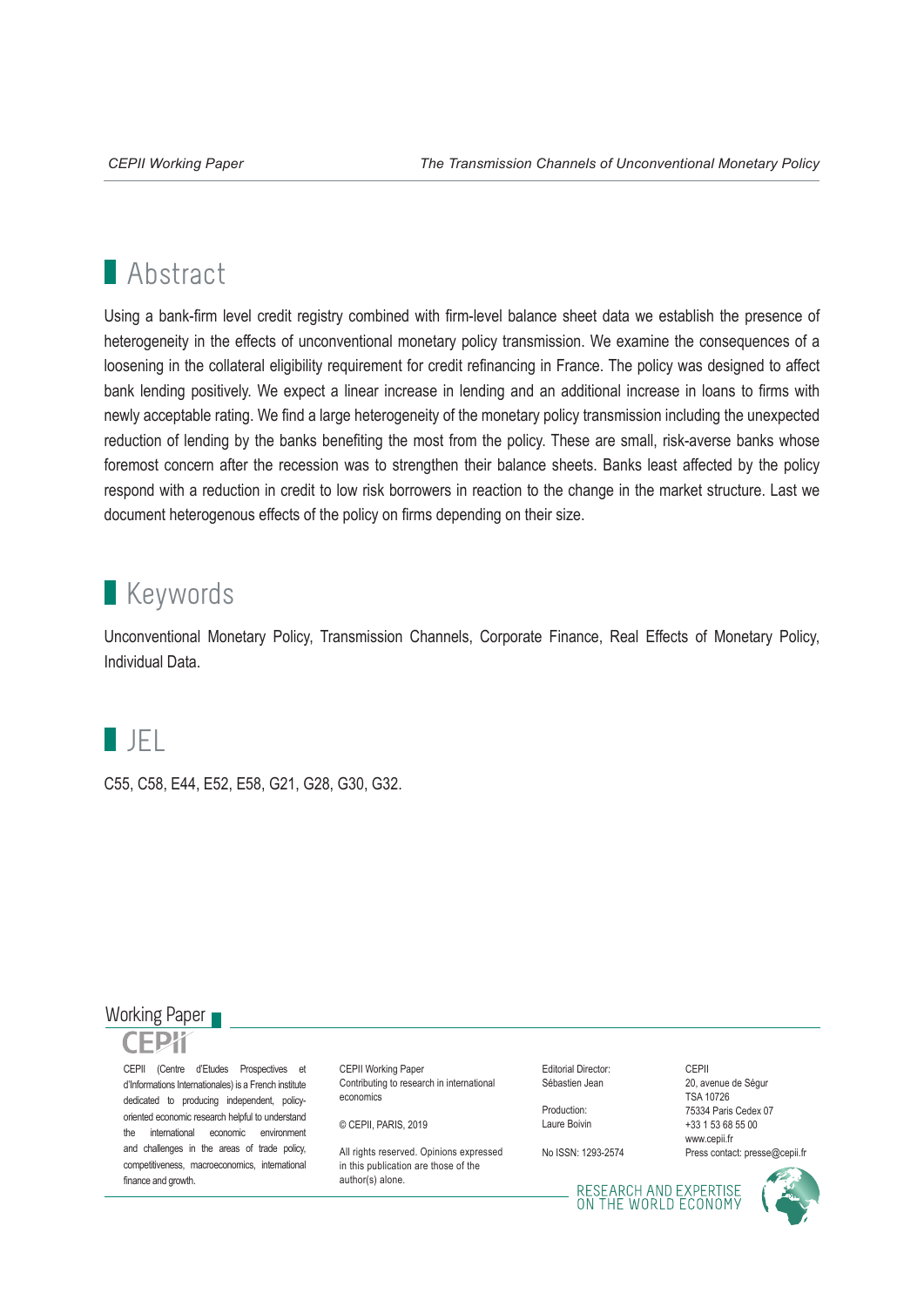<span id="page-2-0"></span>"Banks are facing problems in raising longer-term funding in financial markets. The resulting shortening of their funding leads in turn to maturity mismatches on balance sheets of the kind that caused the financial crisis. At the same time, shortages of collateral are beginning to emerge in some segments of the financial system especially for the small and medium sized banks. ... [Additional Credit Claims intervention] will allow banks to use loans as collateral with the Eurosystem, thereby unfreezing a large portion of bank assets. It should also provide banks with an incentive to abstain from curtailing credit to the economy and to avoid fire-sales of other assets on their balance sheets."

> [Mario Draghi, President, European Central Bank,](http://www.ecb.europa.eu/press/key/date/2011/html/sp111215.en.html) Berlin, December 15th 2011

We quantify the impact of a lowering in the collateral-eligibility requirement for refinancing with the ECB on corporate credit supply in France. The overnight re-classification of some loans on banks' balance sheets as eligible collateral by the ECB creates an ideal setting to understand the presence of a causal effect. Banks that ex-ante hold more such loans on their lending portfolios experience a higher positive revaluation of the asset-side of their balance sheets ex-post. This should affect their lending outlook positively compared to banks that hold fewer such loans. Providing banks access to cheaper credit through a loosening of collateral requirement by the ECB aims at increasing credit volume in the aggregate. The premise is that credit volume is driven by supply, implying that liquidity and capital injection in the banking sector can offset credit shortage. But the interaction with low demand can mitigate and even distort the effect of liquidity injection. The paper reports an increase in credit volume after the policy, but extensive heterogeneity in the transmission of this shock on banks portfolio and firms credit access, depending on creditor-specific and borrower-specific characteristics.

The introduction of the Additional Credit Claims (ACC) framework in February 2012 as part of the unconventional monetary policy measures implemented by the European Central Bank (ECB) brought down by one notch the minimum borrower credit rating required for a bank loan to be eligible as collateral in exchange for liquidity with the central bank. This had a positive impact on banks' refinancing capacities on the supply-side of the credit market, a bank lending channel. On the demand-side, it increased the attractiveness of a subset of firms whose credit rating was now eligible to be considered as collateral for accessing liquidity with the central bank: the ACC policy was meant to improve credit market conditions for these borrowers compared to borrowers that still remained below the eligibility threshold. This is the firm balance sheet channel. In sum, we expect a linear increase in lending, along with an additional increase in newly-acceptable loans consistent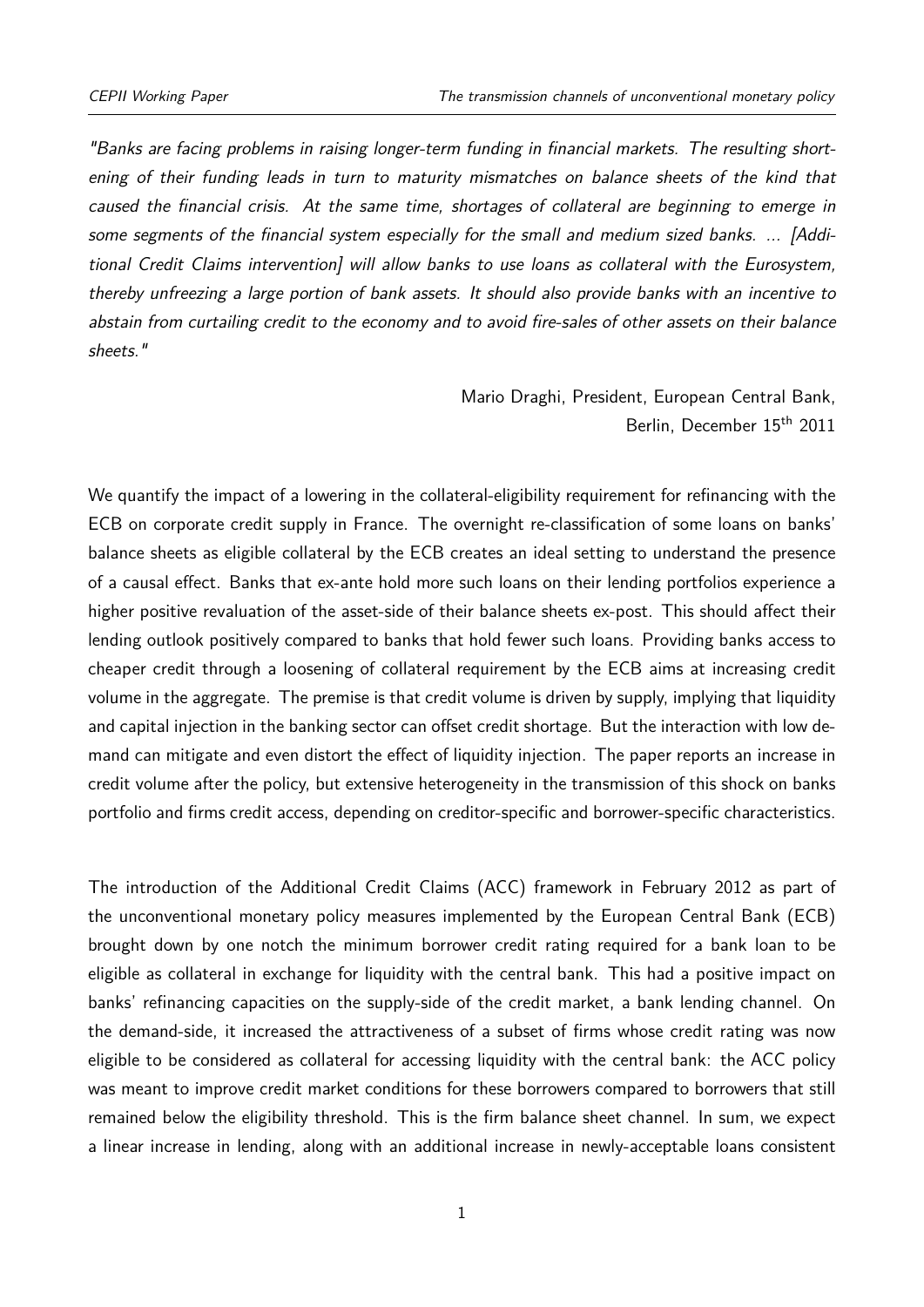with the idea that collateral is endogenously produced.

Ex-ante banks' balance sheets were exposed to different volumes of loans that were newly eligible as collateral under the ACC policy. Exploiting bank-level heterogeneity according to the amount of newly eligible collateral held on their lending portfolios, we are able to naturally isolate banks that benefited from a sudden and exogenous increase in their capacity to borrow money from the central bank. Banks that were actively issuing such loans prior to the policy would enjoy greater refinancing capacity under the ACC framework. We classify these banks as treated and compare them to control banks that have been less active in issuing the targeted loans. We cumulate all loans made by banks and calculate the share of ACC targeted loans in their lending portfolio for each month. We then sort banks by increasing order of shares of newly eligible collateral in their overall lending portfolios. Treated banks are those whose share has been above a pre-determined threshold for a continuous duration prior to policy implementation.

It is standard in the literature to consider treatment for observations above the median share (i.e. banks that have a share above the median are classified as treated). We consider several thresholds ranging from the 50<sup>th</sup> to 95<sup>th</sup> percentiles to study whether the intensity of exposure to the shock correlates positively with the lending decision by banks. We initially define banks as treated if the share of treated over total loans on their balance sheets is above the inter-bank median. We proceed to tightening the definition from being above the median to being above the third quartile, ninth decile and the top five percentile share across all banks, respectively. Our approach allows for detailed discussion of how banks were affected. Theoretically, we would expect linearity in the response by banks to the policy: increasing the share of ACC targeted loans in a bank's lending portfolios should reflect an increase in refinancing capacity and an ultimate increase in credit supply, controlling for bank-specific characteristics.

A second objective of our paper is to examine the firm balance sheet channel and the potential heterogeneity in the real effects of the policy. To achieve this, we combine our analysis of treated and control banks with borrower-specific characteristics. Then we study the impact of policy-induced variations in credit supply on credit market conditions for different categories of firms characterized by their risk profile and size. We employ a comprehensive credit registry administered by the Banque de France comprising data on corporate borrowers with total exposure (debt and guarantees) above 25,000 EUR toward financial intermediaries operating in France. We observe all credit lines extended by each bank to each firm every month, from January 2011 to December 2013. We focus on loans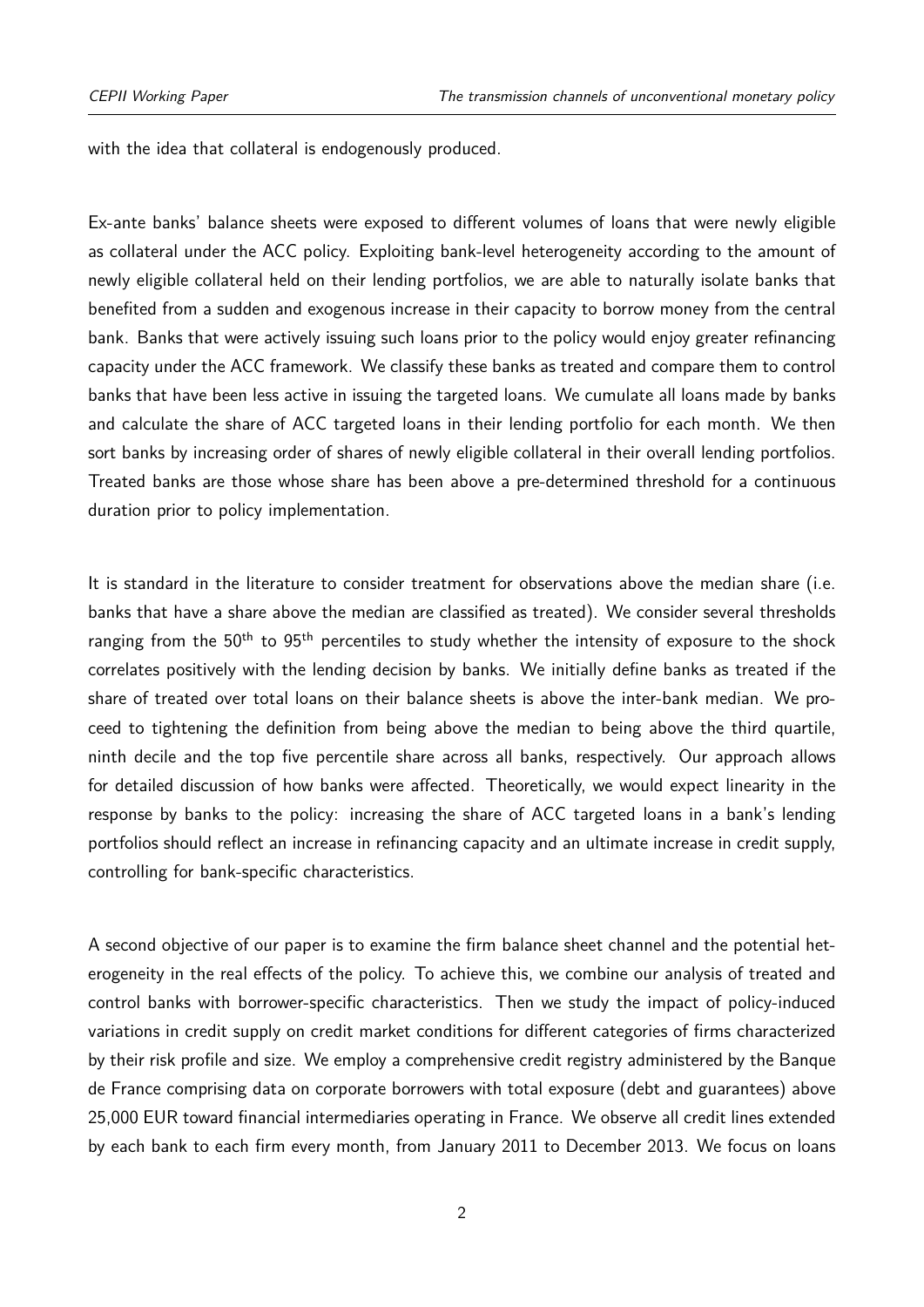with maturities longer than a year, for which capital has to be committed, and collateral is therefore needed most.

We analyze the impact of treatment on credit supply by banks, and allocation of that credit across risky/less-risky firms or large/small-and-medium sized enterprises. Among others, we isolate the subset of firms that have a marginally lower external finance premium after the ACC. Identification relies on variation across time (before and after the policy), variation across banks in their incentives to extend credit (depending on the share of newly eligible collateral on their balance sheets), and variation across firm characteristics (based on firms' risk rating and size) that potentially influence banks' allocation of credit. We are able to quantify reactions by both treated and control banks to the policy, which is a departure from models that rely on a bank  $\times$  month level identification.

Our results are as follows. First, we observe large heterogeneity in banks' lending decisions to firms upon a relaxation in collateral eligibility. We find that banks that fall in the most affected bracket tend to reduce credit supply compared to moderately affected banks. While moderately affected banks (i.e. those above the  $50<sup>th</sup>$  and  $75<sup>th</sup>$  percentiles) increase lending by 6-8%, highly affected banks (i.e. those above the 90<sup>th</sup> and 95<sup>th</sup> percentiles) reduce credit by 2-4% after the shock. This is a new finding. Highly affected banks are smaller banks who first and foremost need liquidity. After a surprise change in the status of these loans, such banks had a sudden injection of liquidity on their balance sheets. Still, they did not keep their credit supply constant, which would have been sufficient to restore liquidity. The evidence suggest the shock actually increased their demand for liquidity. To understand why, we decompose credit supply by highly affected banks across low and high risk firms. We find no significant change in credit supply to low risk firms. However, these banks contract lending to high risk firms after the introduction of ACC policy. This could be an income effect due to the positive effect of ACC on the value of existing high risk loans.

Second, we document responses by both treated and control group banks across different categories of firms. We find that moderately treated banks (i.e. those above the 50<sup>th</sup> and 75<sup>th</sup> percentiles) increase their issuance of loans to low risk firms relative to control banks. More specifically, their credit to low risk firms increases by 6.5% after the ACC policy, while keeping their supply of credit to high risk firms unchanged after ACC. Overall, these banks increase credit. In contrast, control banks reduce lending to low risk firms and increase it to high risk firms. Market competition changes as treated banks enjoy higher refinancing capacity and focus lending to low risk firms, and crowd out control banks whose lending capacity barely changes. We also find a rise in credit by treated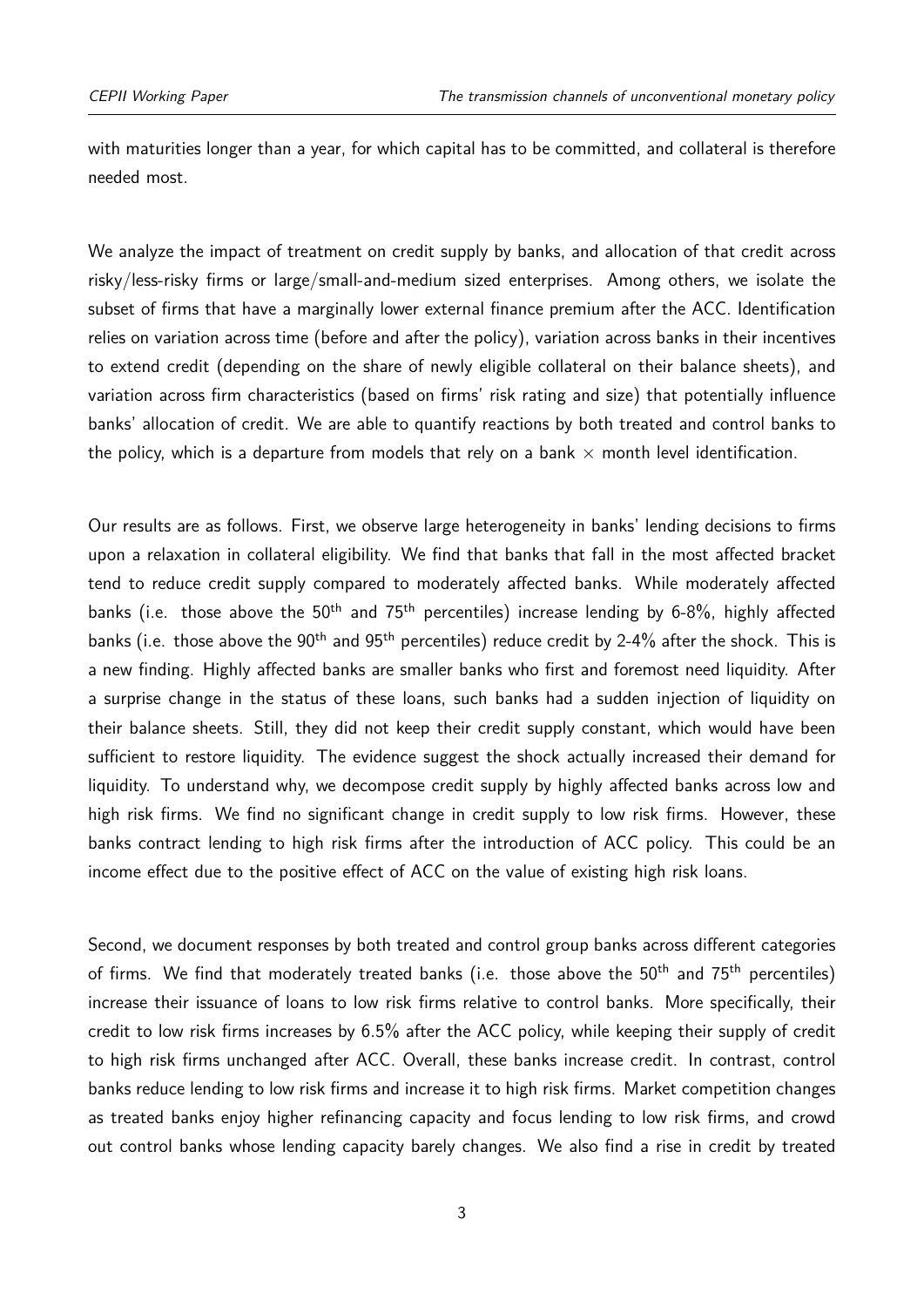banks to large firms after ACC, and an increase in loans to SMEs by less affected banks. This is consistent with portfolio switching as just discussed.

In total, we identify separately the two channels of the policy on corporate lending. We find evidence of a bank lending channel with an increase in credit supply driven by some of the treated banks. On the other hand, our finding that targeted firms are getting more credit, but only from a sub-group of banks suggests no evidence supporting the firm balance sheet channel.

For our results to be causal, we need the treatment to be uncorrelated with the selection of banks into treated and control groups. One pitfall of identification is that the composition of treated and control changes in response to treatment: banks can respond to the ACC policy by altering their lending portfolio. In the 13-months prior to the ACC policy, banks had a probability of remaining treated in successive months of 6.7% (25.1%) conditional on bank-month fixed effects, if the share of ACC targeted loans in their portfolio was above the  $50<sup>th</sup>$  (95<sup>th</sup>) percentile, respectively. This implies that assignment into the treatment group was close to random prior to the policy intervention. Before ACC, banks rarely display a persistent trend in extending ACC targeted loans in consecutive months. This picture changes after the implementation of the ACC policy. Banks remained in the treated group in successive months with significantly higher probabilities, ranging from 49% (57.4%), respectively. To account for possible endogeneity, we measure our treatment variable prior to policy implementation (February 2012). Provided the ACC policy was unexpected for banks, bank lending prior to policy implementation would have no reason to be motivated by an anticipation of the ACC - thus making our assignment of banks into treated and control groups orthogonal to the ACC policy.

In addition, we employ a specification that allows for analysis at a bank  $\times$  firm  $\times$  month level. We control for unobserved variation at firm  $\times$  month level, which captures any time-varying demand-side effects accruing from firm-specific business cycles. Since the ACC policy increased the attractiveness of a certain subset of firms, controlling for firm  $\times$  month fixed effect is crucial to control for policy induced changes in firms' credit demand for each firm in each month.

We contribute to the literature on the effects of unconventional monetary policy on credit and on the transmission channels of monetary policy. Several papers use national credit registry to quantify the effect and identify the transmission channels.<sup>[2](#page-2-0)</sup> Among them, a few papers examine a relaxation of

<sup>&</sup>lt;sup>2</sup>For cross-country examination of the ECB unconventional monetary policy effects, see Daetz et al. [\(2018\)](#page-23-0), De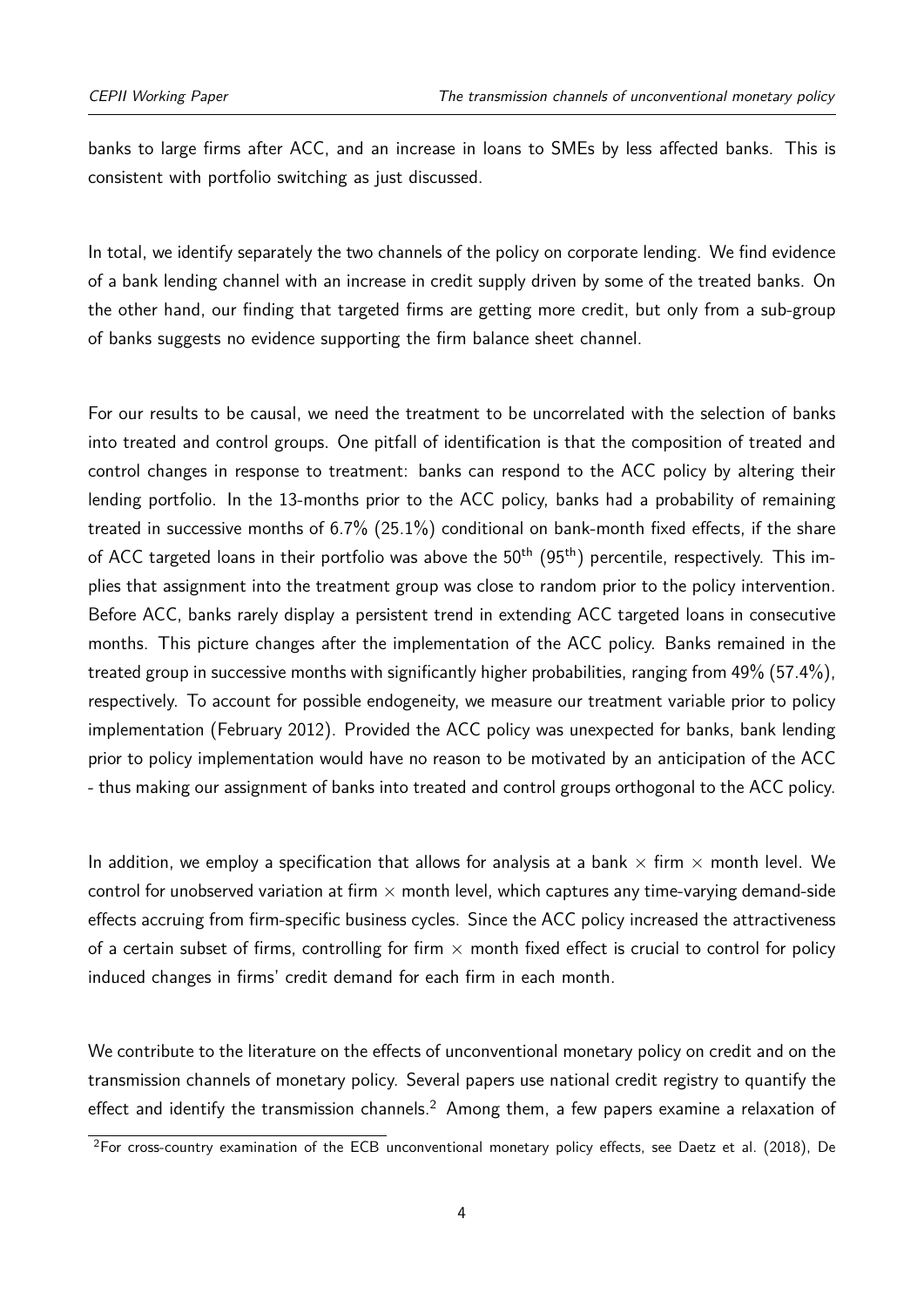the ECB's collateral eligibility requirement. The heterogeneous exposure of the Euro-area members to the sovereign debt crisis has implied different questions and findings. For peripheral countries, Crosignani and Carpinelli [\(2016\)](#page-23-1) examine the ECB expansion of eligible collateral in Italy and find that banks used the facility differently depending on whether they were more or less affected by the dry-up of the wholesale market. $^3\,$  $^3\,$  $^3\,$  In the core countries, banks did not face a similar dry-up.  $\,$  Van Bekkum, Gabarro, and Irani [\(2018\)](#page-24-0) examine a relaxation for residential mortgage-backed securities (RMBS) in the Netherlands. They report an increase in credit supply and a moderate reduction on interest rates for newly eligible collateral. They also find a worse repayment performance for loans with state guarantees possibly due to policy-induced risk-taking. As far as the French experience is concerned, Mésonnier, O'Donnell, and Toutain [\(2017\)](#page-24-1) and Cahn, Duquerroy, and Mullins [\(2017\)](#page-23-2) previously evaluated the impact of the ACC policy. Both papers conduct a within-bank differencein-difference analysis to study the effect of the policy on credit supply to 4-rated treated firms vs. closely-comparable controls.<sup>[4](#page-2-0)</sup> Here, in contrast, we use the cross-bank and cross-firms dimension to study the role played by differences in banks' credit supply, and its effects on credit to all firms. By exploiting variation across banks and firms, we document a large heterogeneity of the monetary policy transmission including the unexpected reduction of lending by the banks benefiting the most from the policy as well as heterogeneous effects of the policy on firms depending on their size.<sup>[5](#page-2-0)</sup>

Jiménez et al. [\(2017\)](#page-24-2) evaluate the presence of firm balance sheet and bank lending channels using corporate loan application data for Spain from 2002 till 2010. They separate their sample into "good" pre-crisis and "bad" post-crisis times, identifying August 2007 as the start of the crisis. They find that both the balance sheet channel and the bank lending channel are more significant during crisis times. Our work also separates demand from supply-side factors but at a dis-aggregated level. By exploiting cross-banks and cross-firm differences, we find that credit indeed increased after the ACC shock but it was exclusively driven by supply. We also document strategic risk-taking by a group of banks, an unintentional implication of the shock.

The rest of the paper is structured as follows. [Section 1](#page-7-0) describes the backdrop for the Additional

Marco [\(2019\)](#page-23-3), Breckenfelder et al. [\(2016\)](#page-23-4). As for the American experience, QE1 and QE2 have been thoroughly dissected by Krishnamurthy and Vissing-Jorgensen [\(2011\)](#page-24-3), Chakraborty, Goldstein, and MacKinlay [\(forthcoming\)](#page-23-5), Maggio, Kermani, and Palmer [\(2016\)](#page-24-4), Foley-Fisher, Ramcharan, and Yu [\(2016\)](#page-24-5), Fuster, Lo, and Willen [\(2017\)](#page-24-6).

<sup>&</sup>lt;sup>3</sup>Garcia-Posada and Marchetti [\(2016\)](#page-23-6) and Alves, Bonfim, and Soares (2016) examined the effects of the NLTRO liquidity provisions on credit for the Spanish and Portuguese cases respectively.

<sup>4</sup>Also on France, Andrade et al. [\(2015\)](#page-23-7) examined the effects of LTRO liquidity injections on bank lending.

<sup>&</sup>lt;sup>5</sup>The mirror question of heterogeneous transmission of unconventional monetary policy on households has recently been examined in Cloyne, Ferreira, and Surico [\(forthcoming\)](#page-23-8).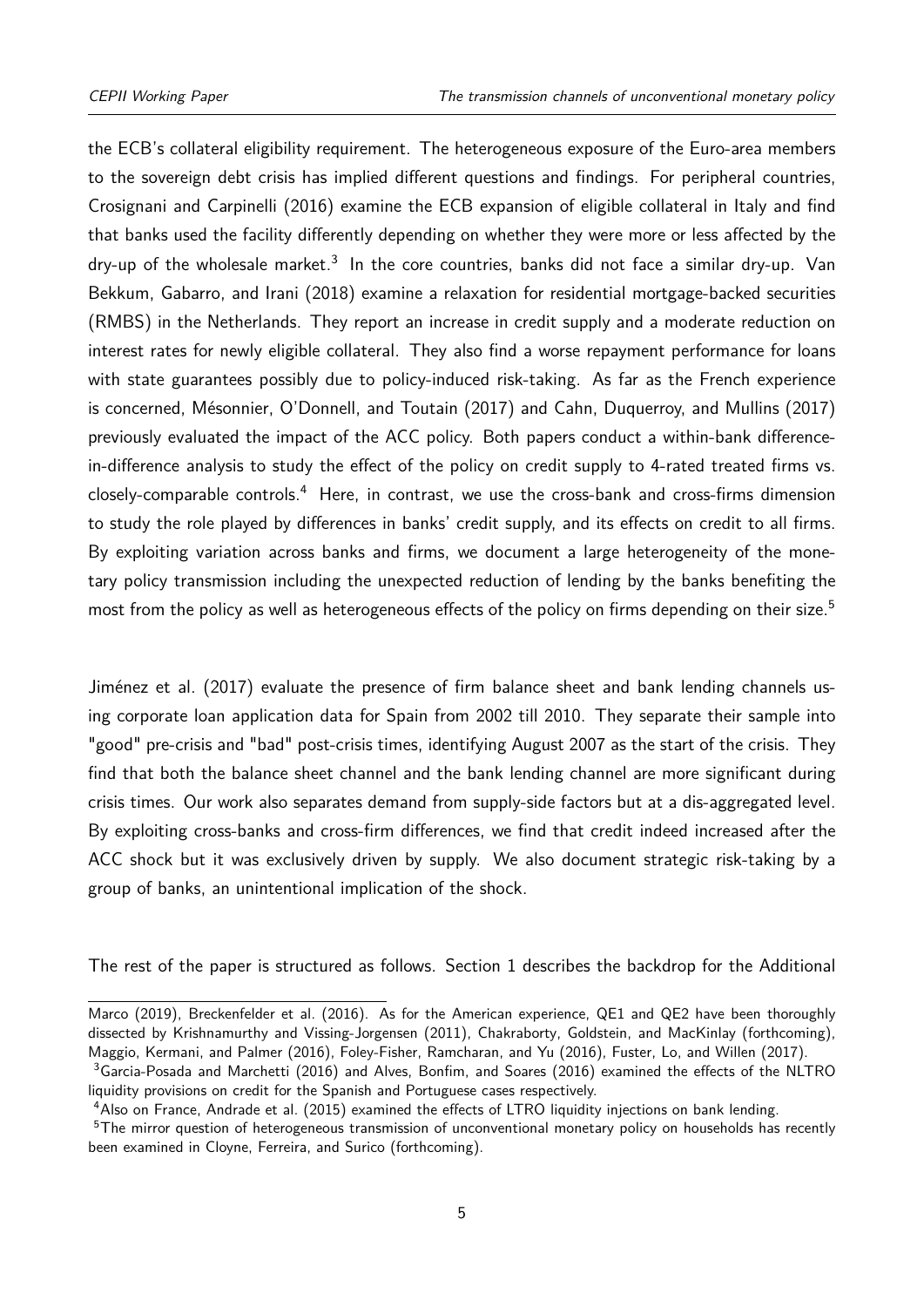Credit Claims intervention. [Section 2](#page-9-0) introduces the data. [Section 3](#page-10-0) elaborates on the identification strategy and empirical equations used in our model. [Section 4](#page-16-0) presents our findings, with robustness checks presented in section 5. [Section 6](#page-22-0) concludes.

#### <span id="page-7-0"></span>**1. Institutional Setting and Policy Intervention**

Since the Global Financial Crisis (GFC) in 2008, the main Central Banks have adopted non-standard monetary measures in order to provide economic and financial stimulus to their economies. These unconventional measures have included unprecedented money-market support actions, special loan programmes, and large-scale asset purchases, which have triggered an unprecedented expansion of the Central Banks' balance sheets in a relatively short time period. Through its two Long-Term Refinancing Operations (LTROs) conducted across a period of three months from December 2011 to February 2012, the ECB injected over 1 trillion euros to the economy. The first round of LTROs provided 489 billion EUR to 523 banks while the second one allotted 530 billion EUR to 800 institutions. The total liquidity injection increased the size of the Eurosystem's balance sheet by more than a fifth and amounted to 80% of the monetary base in the Euro Area, 20% of total bank credit to Euro Area firms and almost 11% of the Area's nominal GDP. In addition to the expansion of credit, the maturity of LTROs – originally for a period of 3 months – was lengthened to 6 months, 12 months, and eventually, to a maturity of 36 months. Later, from 2014 to 2017, an additional series of four-year targeted LTROs was launched to refinance European banks at very low interest rates and to encourage them to extend credit to the real economy. The operations were targeted because the amount counter-parties could borrow from the ECB was linked to their loans to non-financial corporations and households, and was directly aimed at facilitating lending to the real economy, rather than solely improving the liquidity condition of credit institutions.

All of the Eurosystem's monetary policy credit operations are secured by the Eurosystem collateral framework (ESCF). The ESCF has played a key role in the implementation of monetary policy since the Euro was launched in 1999. It also played a vital role in stabilising financial markets and institutions during the financial crisis. The collateral framework created by the ECB is applied by the National Central Banks (NCBs) of participating countries, thereby allowing collateral quality to be determined by recognized credit rating agencies at a country-level. Eligible collateral must meet appropriate quality standards in accordance with harmonized EU requirements and is in turn subject to valuation and haircuts. These haircuts depend on market, credit and liquidity risk characteristics of the assets. Naturally, haircuts applicable to collateral decrease in the credit risk rating of collateral, within the set of assets considered eligible as collateral.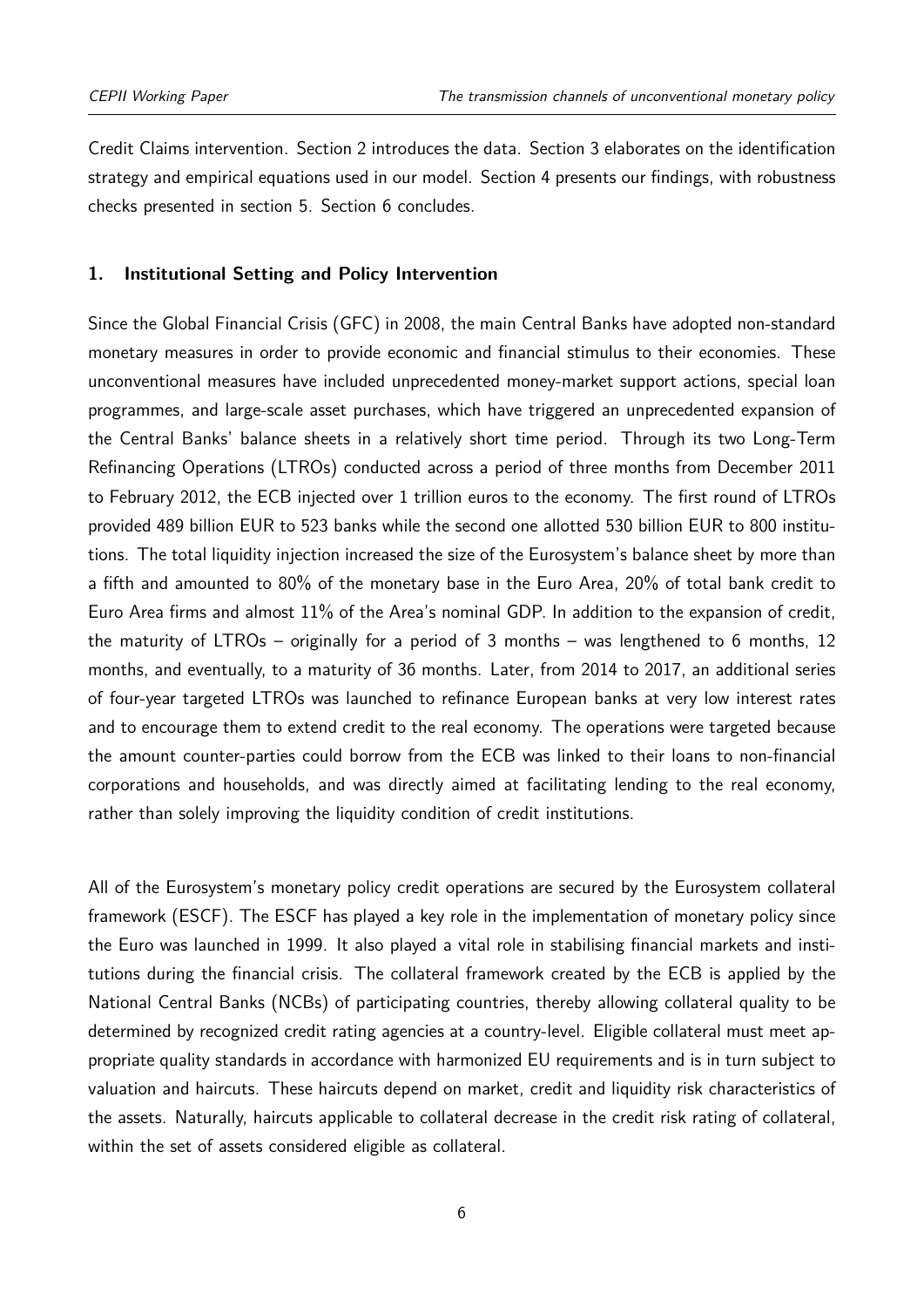As part of a broader set of unconventional monetary policy measures, the ECB announced on December  $8<sup>th</sup>$  2011 that it would allow NCBs to accept additional credit claims (ACC) as collateral from borrowing banks. The introduction of ACC framework in February 2012 necessitated the specification of two types of eligible credit claims: standard and temporary. The standard claims that were eligible prior to the intervention had a low default probability of below 0.4% at a 1 year horizon, in line with the criteria put forward by the Basel requirements. The newly eligible claims were labelled the temporary ones (since the ACC was initially scheduled to be implemented for a 2-year period between 2012-2014). They carried a higher risk of default between 0.4% and 1%.

The Banque de France annually assigns a rating to around 240,000 non-financial French companies. The rating has two components: a turnover rating and a credit rating. The credit rating has 12 possible scales which are (in order of increasing risk):  $3++$  (safest firm),  $3+$ , 3,  $4+$ , 4, 5+, 5, 6, 7, 8, 9, P (bankrupt firm). An additional 0 rating is given for firms whose credit ratings are unknown $^6$  $^6$ . Under the ACC intervention, loans to firms with credit rating 4 were made eligible as collateral, while the earlier eligibility cut off at  $4+$ . An asset with a rating of 4 on BdF's scale can approximately be described as having a Fitch rating of BB- (whereby firms' debt is considered speculative), corresponding to a 1-year default probability between 0.4% and 1%. Bignon et al. [\(2016\)](#page-23-9) estimate that the ACC intervention immediately created a positive shock to the nominal value of the pool of eligible assets held by French banks of around 90 billion EUR (an increase of more than 30 %), highlighting the potential importance of 4-rated firms to French banks' loan portfolios.

In this paper, we present the ACC shock as a natural experiment to evaluate the impact of the policy on banks, based on their exposure to the policy. We measure this exposure based on the shares of newly eligible collateral, i.e., loans to 4 rated firms, held on banks' lending portfolios prior to the intervention.

 $6$ Detailed description available in the Banque de France's section on [French Credit Rating.](https://entreprises.banque-france.fr/page-sommaire/comprendre-la-cotation-banque-de-france)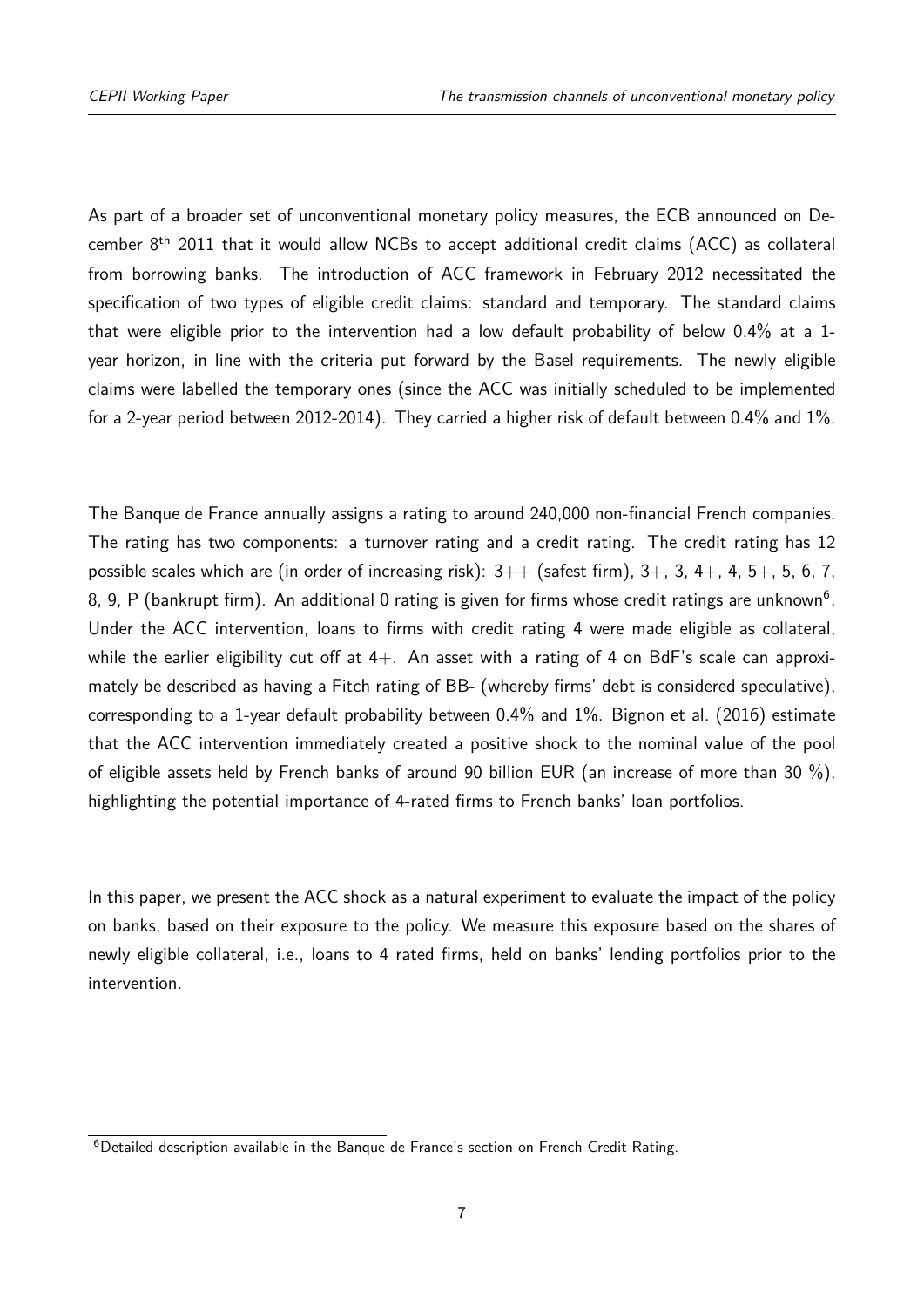#### <span id="page-9-0"></span>**2. Data**

#### **2.1. French Credit Registry (CCR)**

Our main data source is the French Central Credit Registry (CCR) administered by Banque de France. The credit registry contains data on corporate borrowers with total exposure (debt and guarantees) above 25,000 EUR toward financial intermediaries operating in France. Over the span of January 2011 till December 2013, the registry reports a monthly average of 2.5 million bank-firm observations of end-of-month total outstanding credit granted (for both drawn and undrawn credit). The credit database provides information on all existing lines of credit of any type. For the purpose of our analysis, we aggregate credit lines into two brackets: medium-and-long-term loans (MLT) and total credit (a combination of all channels of credit). The database also contains information on the geographical location of borrowers, the type of sector they belong to and the nature of ownership (private or public entities). Each bank and firm in the data is uniquely identified throughout the data based on anonymous identifiers (CIB for banks and SIREN for firms). These identifiers allow us to match firms in the credit registry one-to-one to firm balance sheet data reported in the FIBEN individual company database.

Credit rating information comes from the FIBEN internal credit rating database at Banque de France. The national central bank attributes credit ratings to around 270,000 companies on an annual basis. Information on a firms' riskiness is updated annually using firm accounting information, provided it is made available<sup>[7](#page-2-0)</sup>. To compute the share of 4-rated loans - newly eligible as collateral under the ACC - we consider all credit lines (short-medium-and-long term loans and off-balance sheet credit) extended to every firm. Since we are interested in the share of targeted loans over the entire lending portfolio of banks, we include lending to any firm by a bank, regardless of whether the firm is listed on the FIBEN database. We then exclude firms whose financial information has not been updated since 23 months or more. These firms have a rating of "X0" on the FIBEN database and constitute a large portion of aggregate credit. We also exclude inter-bank lending $^8$  $^8$ . Dropping inactive firms and lending to financial and insurance sector firms reduces our monthly bank-firm observations to a monthly average of around 750,000 observations out of 2 million observations.

<sup>&</sup>lt;sup>7</sup>Ratings are also updated throughout the year should there be an incident confirming the firms' inability (or ability) to deliver on its financial commitments.

<sup>&</sup>lt;sup>8</sup>Interbank lending refers to lending to other financial or insurance companies, especially between banks from the same banking group. These comprise a large share of credit volumes (about a third of short-term credit).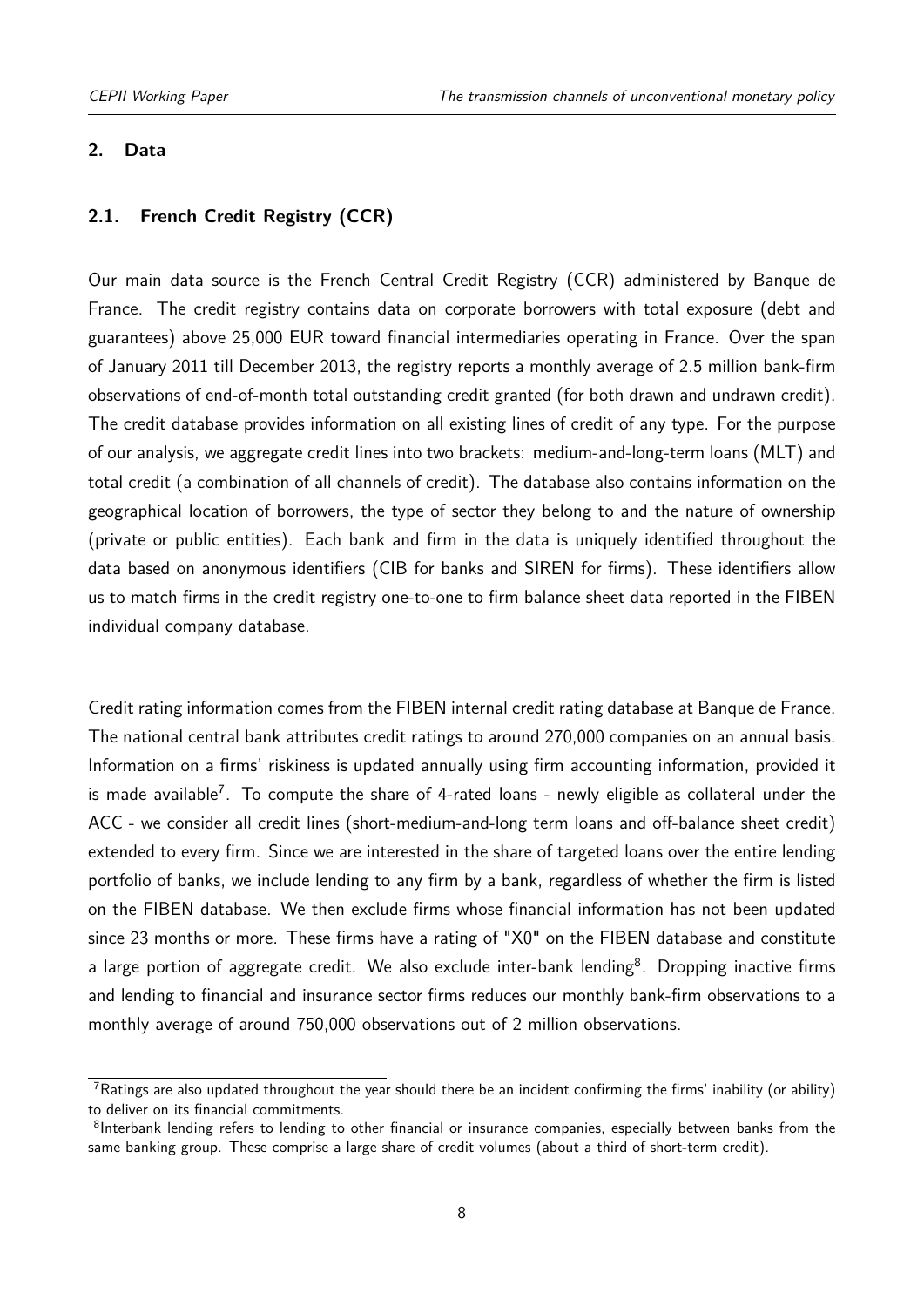#### **2.2. Firm Yearly Financial Statement Data (FIBEN)**

The data on firm balance sheets comes from a database on fiscal performance of companies compiled by Banque de France. The database includes all firms whose turnover in a fiscal year is at least equal to 750,000 EUR. The cut-off of 750,000 EUR is inclusive of all but the smallest firms. The statistical notion of an enterprise is defined under the French Law of Modernization of the Economy (LME) published in 2008. As per the LME, SMEs are firms with fewer than 250 employees, with turnover of less than 50 million EUR or total assets less than 43 million EUR. Mid-tier enterprises (MTEs) are enterprises that are not in the small and medium-sized enterprise category, have fewer than 5,000 employees, turnover of less than 1.5 billion EUR or total assets of less than 2 billion EUR. All other enterprises are defined as large. FIBEN internal credit rating applies to all firms whose balance sheet data is available with the Banque de France. We use balance sheet data to classify SMEs in our data.

#### <span id="page-10-0"></span>**3. Identification Strategy and Estimating Equations**

#### **3.1. Variable Construction and Identification**

We seek to evaluate the impact of the ACC on bank-firm level credit supply through two channels. Firstly, the ACC policy implies that loans to 4-rated firms that were sitting idle on the asset side of the banks' balance sheets are suddenly more valuable due to their ability to act as collateral. This creates a positive externality for all firms - provided that a bank chooses to use the new collateral to access liquidity from the ECB - since banks can lend additional credit to all firms. Secondly, after the ACC policy, a subset of firms - the 4-rated firms - have a marginally lower external finance premium since bank loans to these firms assets can be used for refinancing purposes.

We study these effects over a three-year period between January 2011 and December 2013, with the policy announcement made in December 2011 and the intervention occurring in February 2012. We classify banks into treated and control groups as follows. We construct monthly shares of loans to 4-rated firms over the entire lending portfolio for each bank. We sort banks every month in an increasing order of the share of 4-rated loans in their lending portfolio. We classify a bank as treated when its share of 4-rated loans has continuously been above the sample-median for 3 months (6 months) before the ACC intervention date (announcement date). We create 4 definitions of treatment in such a manner, with the baseline definition defined as banks above the sample-median continously for 3-months prior to February 2012. In order to allow heterogeneity in lending be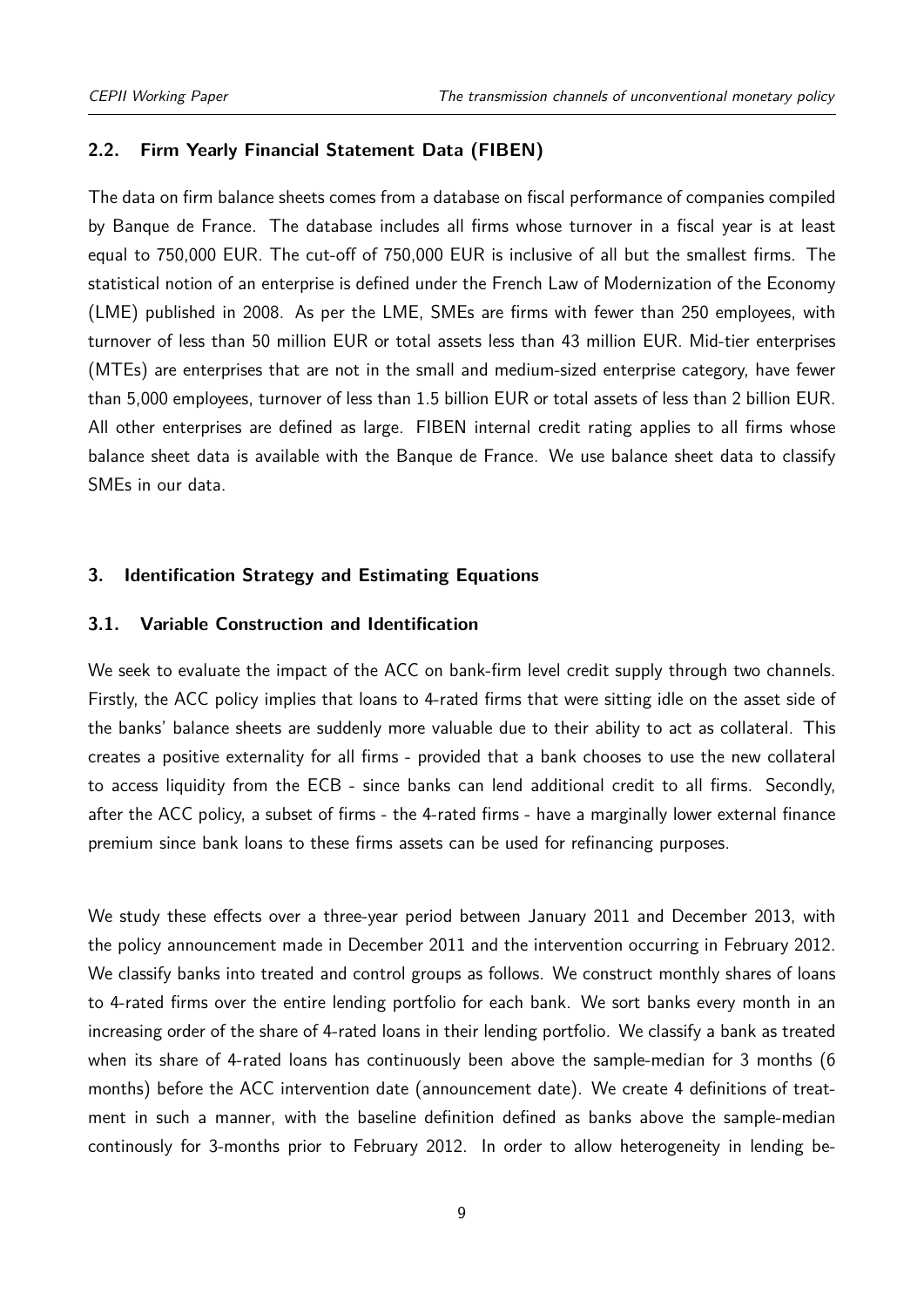haviours of banks depending on their level of exposure to the policy, we test alternative thresholds, as defined above the inter-bank monthly  $75<sup>th</sup>$ ,  $90<sup>th</sup>$  and  $95<sup>th</sup>$  percentiles.

The decision by banks to hold more or less 4-rated loans on their balance sheet is likely endogenous to the ACC-treatment. We verify this by estimating the probability of banks holding a share of 4 rated loans above the threshold at time *t*, conditional on them holding a share above the threshold prior to time *t*, as follows:

#### **(Conditional) Linear Probability Estimation:**

$$
P(above_{b,t} = 1 | above_{b,t-1} = 1) = \gamma_1 above_{b,t-1} + \alpha_b + \alpha_t + \varepsilon_{b,t}
$$
\n
$$
(1)
$$

$$
P((above_{b,t} = 1 \& above_{b,t-1} = 1) | above_{b,t-2} = 1) = \gamma_1 above_{b,t-2} + \alpha_b + \alpha_t + \varepsilon_{b,t} \tag{2}
$$

where estimations are separated into before and after the ACC intervention.<sup>[9](#page-2-0)</sup> [Table 1](#page-12-0) suggests that, prior to the ACC intervention, banks who had a share of 4-rated loans in their overall lending portfolio above the inter-bank median in month  $t-1$  (and  $t-2$ ) remained above the median in month *t* with a 6.7% probability  $(5.1\%$  resp.). The probability is at most as 25.1% for banks whose shares of 4-rated loans are on the far right end of the distribution. The low conditional probability indicates the relative indifference that banks have towards granting target loans prior to the intervention, which allays concerns of banks anticipating the collateral-based intervention and endogenizing it into their lending behaviour. In fact, there was limited information over which banks would be affected by the policy change, which suggests the policy is fairly exogenous.

<sup>&</sup>lt;sup>9</sup>The model includes fixed-effects at bank-level,  $\alpha_b$ , and month-level,  $\alpha_t$ , to control for bank-level characteristics and homogeneous time-shocks. Standard errors are clustered at a bank-level.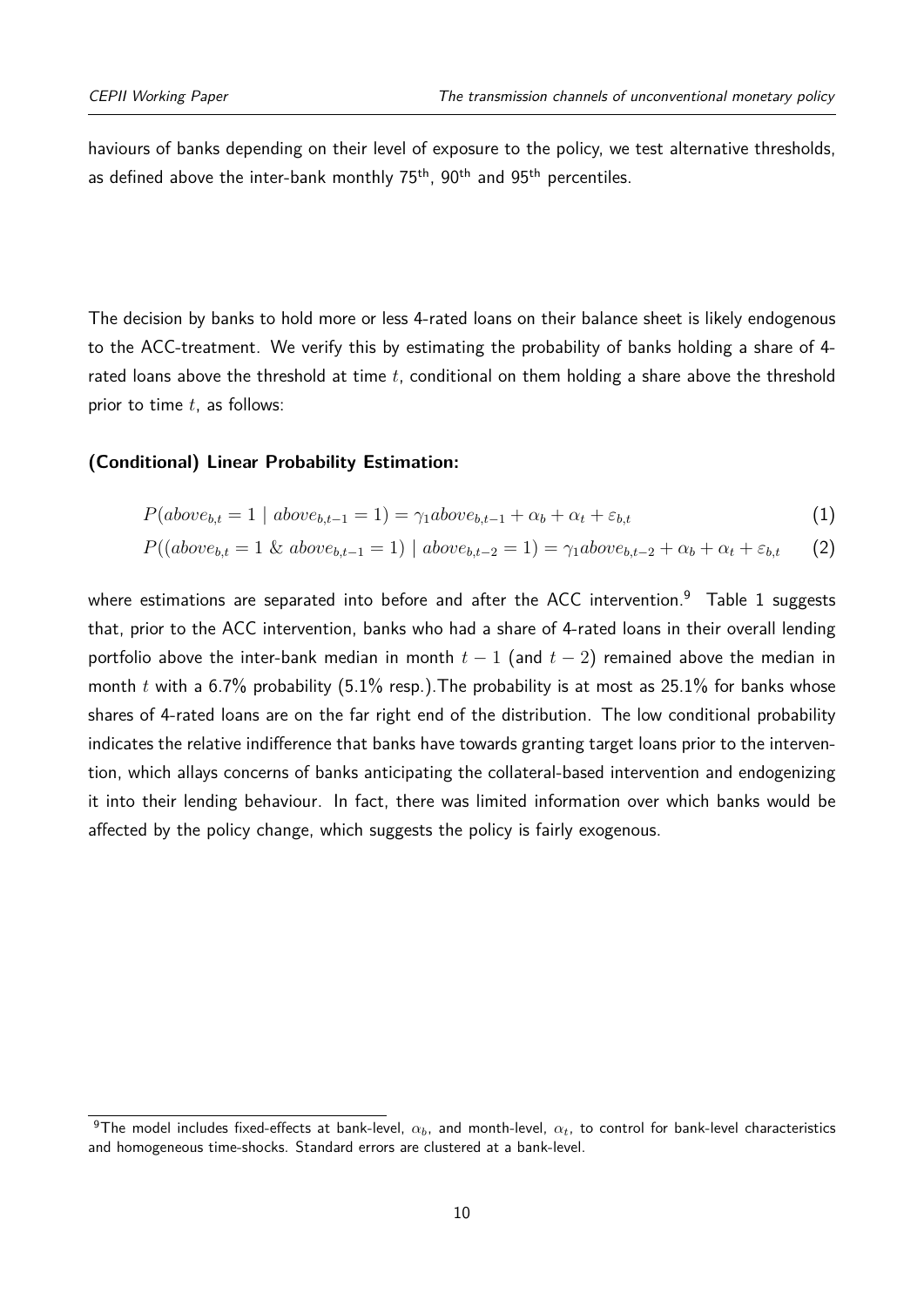|                                      | <b>Before ACC</b>     |                            |                       | After ACC             |
|--------------------------------------|-----------------------|----------------------------|-----------------------|-----------------------|
|                                      | (1)                   | (2)                        | (3)                   | (4)                   |
| Panel A: 50 <sup>th</sup> Percentile |                       |                            |                       |                       |
| $Previous \, Treated_{b,t-1}$        | $0.067***$<br>(0.019) |                            | $0.527***$<br>(0.037) |                       |
| $Previous \, Treated_{b.t-2}$        |                       | $0.051^{***}\,$<br>(0.016) |                       | $0.412***$<br>(0.037) |
| Panel B: 75 <sup>th</sup> Percentile |                       |                            |                       |                       |
| $Previous \, Treated_{b.t-1}$        | $0.217***$<br>(0.029) |                            | $0.501***$<br>(0.041) |                       |
| $Previous \, Treated_{b.t-2}$        |                       | $0.163***$<br>(0.026)      |                       | $0.397***$<br>(0.010) |
| Panel C: 90 <sup>th</sup> Percentile |                       |                            |                       |                       |
| $Previous \, Treated_{b.t-1}$        | $0.112***$<br>(0.010) |                            | $0.574***$<br>(0.043) |                       |
| $Previous \, Treated_{b.t-2}$        |                       | $0.062***$<br>(0.040)      |                       | $0.436***$<br>(0.047) |
| Panel D: 95 <sup>th</sup> Percentile |                       |                            |                       |                       |
| $Previous \, Treated_{b,t-1}$        | $0.251***$<br>(0.059) |                            | $0.490***$<br>(0.069) |                       |
| $Previous \, Treated_{b.t-2}$        |                       | $0.132**$<br>(0.064)       |                       | $0.065***$<br>(0.369) |
| Bank FE                              | Υ                     | Υ                          | Υ                     | Υ                     |
| Month FE                             | Υ                     | Y                          | Y                     | Υ                     |
| Observations                         | 6,219                 | 9,822                      | 6,219                 | 9,822                 |
| Number of Banks                      | 502                   | 480                        | 502                   | 480                   |

#### **Table 1 – Do Banks Respond To Incentives?**

<span id="page-12-0"></span>

**Note:**

1. (1) and (3) estimate the probability (before and after) of being in the treated group in month *<sup>t</sup>* conditional on being treated in the preceding month. (2) and (4) estimate the probability (before and after) of being the treated group in month *<sup>t</sup>* and *<sup>t</sup>* <sup>−</sup> 1 conditional on being treated in *<sup>t</sup>* <sup>−</sup> 2. 2. Standard errors are clustered at bank-level.

Columns (3) and (4) tell another story. They report the same estimations as the previous two columns, but for the time period after the policy. We notice an increase in banks conditional probability of remaining in the treated group in successive months from less than a tenth to almost half of the time.

The ACC policy affected the way in which banks built up lending to 4-rated firms on their balance sheets. This raises concerns of the treatment being endogenous: we therefore define treatment as a bank-level time-invariant variable: banks with a share of 4-rated loans above the threshold over the 3 months period prior to the implementation of the ACC policy, i.e., February 2012, are fixed as treated throughout the sample. As discussed earlier, we also define treatment using the announcement date in December 2011, rather than the policy change in February 2012, along with testing a period of 6 instead of 3 months. Our results are robust to alternative definitions, and are presented in [section 5.](#page-21-0)

Another concern is that the Additional Credit Claims policy was implemented between two Long Term Refinancing Operations (LTROs) by the ECB. For the LTROs to bias our results, they would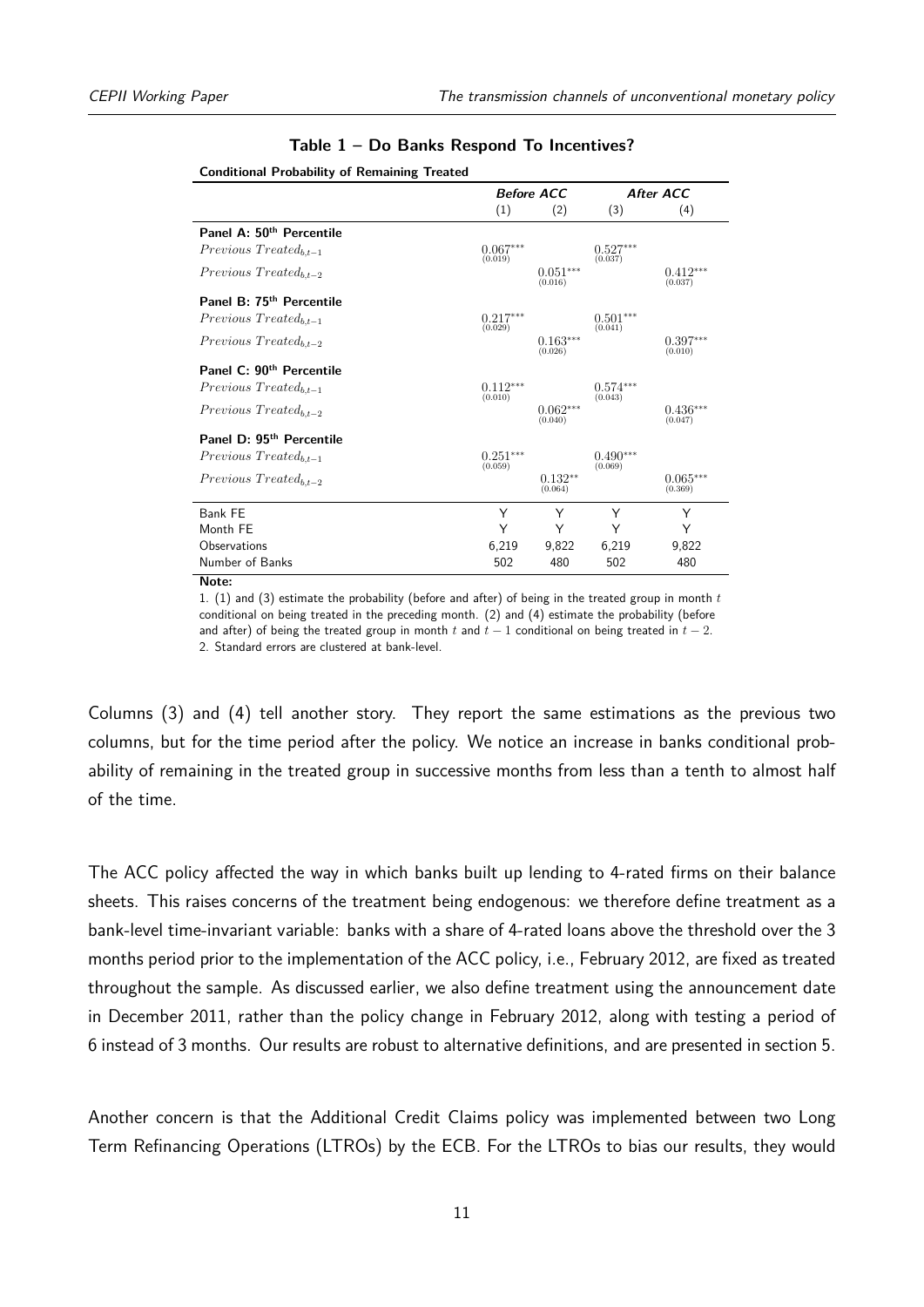have to influence banks' lending decisions differently in the control and treated groups. Since LTROs extended liquidity to banks in a homogeneous manner, we do not think that it is realistic. To be sure, we control for bank-specific characteristics that could determine their decision to participate in the LTROs.

A positive feedback could exist between banks' supply of credit to firms and the firms' ratings if a firm's credit ratings is affected after access to additional credit. Credit ratings are revised at an annual frequency, and credit received is just one component of firms' financial strength. It is unlikely that credit supply shocks would drastically improve the credit rating scores of a significant portion of firms within the 3-year period of our analysis.

<span id="page-13-0"></span>

| Percentile                  | <b>Bank</b><br>Group | MLT  | <b>Mean Credit (million EUR)</b><br><b>Total Credit</b> |
|-----------------------------|----------------------|------|---------------------------------------------------------|
|                             |                      |      |                                                         |
|                             | Treated              | 63.8 | 116.9                                                   |
| 50 <sup>th</sup> percentile | Control              | 72.4 | 258.4                                                   |
|                             |                      |      |                                                         |
| 75 <sup>th</sup> percentile | <b>Treated</b>       | 18.8 | 64.8                                                    |
|                             | Control              | 92.9 | 205.7                                                   |
|                             |                      |      |                                                         |
|                             | Treated              | 1.43 | 46.7                                                    |
| 90 <sup>th</sup> percentile | Control              | 78.7 | 175.7                                                   |
|                             |                      |      |                                                         |
| 95 <sup>th</sup>            | Treated              | 2    | 76                                                      |
| percentile                  | Control              | 66.8 | 155.5                                                   |

#### **Table 2 – Credit Variables**

**Note:** Percentile shares are calculated over the total lending portfolio of banks. Treated banks are over the percentile for 3 months continuously as of January 2012.

In order to absorb firm-specific changes in credit demand, we restrict our sample to firms borrowing from more than one bank following Khwaja and Mian [\(2005\)](#page-24-8). This selection reduces out monthly bank-firm pairs by around 30%, but allows us to include firm  $\times$  month fixed effects. As a robustness check, we alternatively consider the effect on all firms, arguing that those estimators are a lower bound on the real effects. Our analysis including the sample of all firms shows significant results with similar orders of magnitude.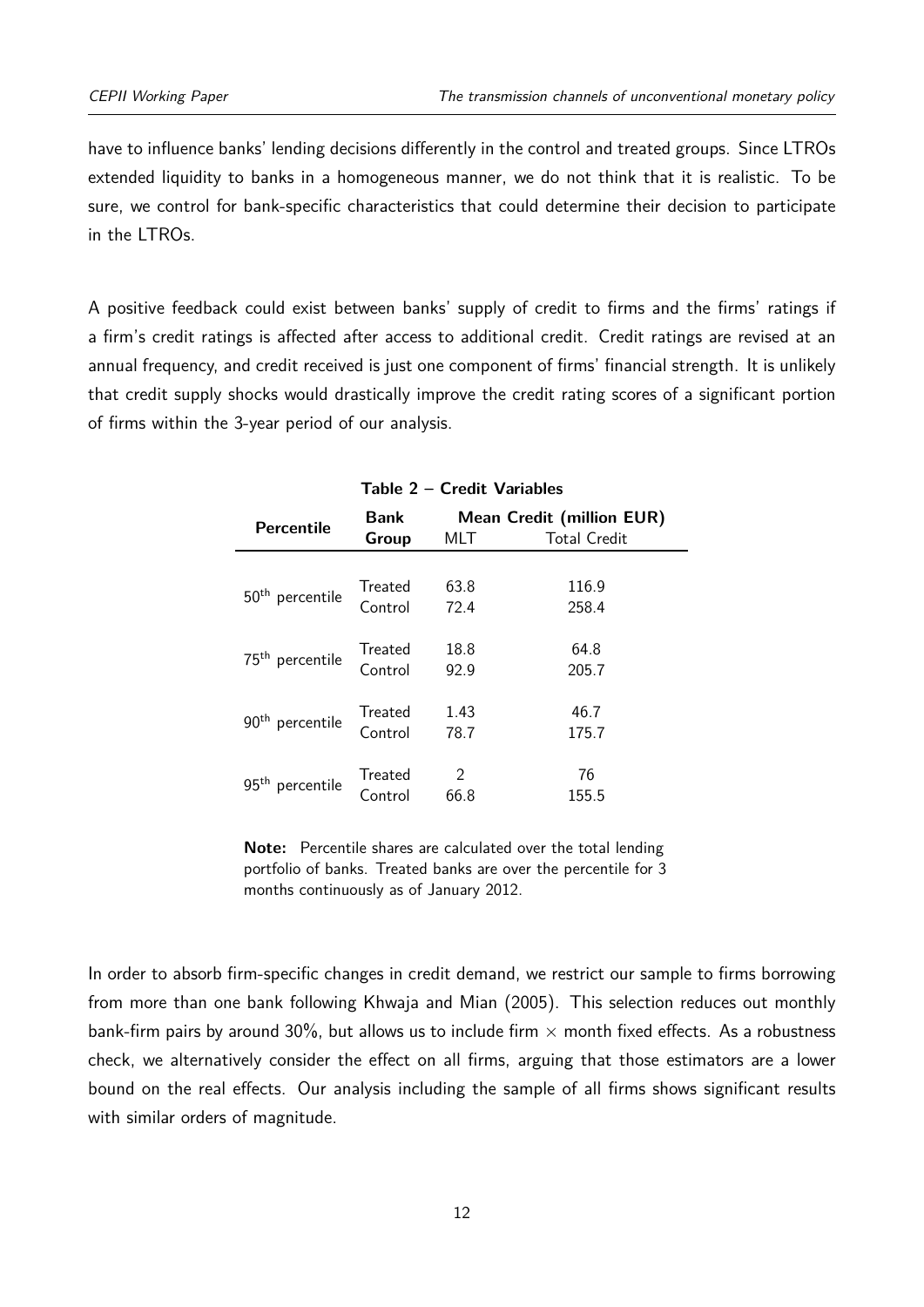Lastly, we would like for our results to be driven by an increase in credit supplied by banks, rather than by a rising number of banks in our sample. The ACC policy should encourage existing banks to lend more, which should reflect in our results. [Figure 1](#page-25-0) confirms that for our period of analysis, there is no observable increase in the number of banks, therefore allaying concerns of an upward bias in our results.

[Table 2](#page-13-0) provides summary statistics of average credit (in million EUR) by treated and control banks along alternative threshold definitions. As we approach the right tail of the distribution, the mean credit volumes reduce drastically, a fact suggesting that the banks most exposed to the policy intervention were, in fact, smaller and had lesser market share over corporate credit supply.

#### **3.2. Estimating Equations**

We first test whether banks respond differently to the shock based on their exposure; we then investigate whether they respond differently across different groups of borrowers.

#### **Baseline:**

$$
Credit_{b,f,t} = \beta_1 \cdot (Treated_b \times ACC_t) + \beta_2 \cdot ACC_t + \beta_3 \cdot Treated_b + \alpha_b + \alpha_{f,t} + \varepsilon_{b,f,t} \tag{3}
$$

where  $Credit_{b, f, t}$  is the volume (in log) of credit by bank *b* to firm *f* in month *t*. *Treated*<sup>*b*</sup> is a bank-specific variable that is equal to 1 if a bank has been an active issuer of 4-rated loans 3 month prior to the Additional Credit Claims policy. *ACC<sup>t</sup>* is a binary step function defined as:

$$
ACC_t = \begin{cases} 0, & \text{if } t < T \\ 1, & \text{if } t \ge T \end{cases}
$$

with *T* the date of ACC intervention (announcement), i.e. February 2012 (December 2011). The interaction term is our variable of interest, which equals 1 for all time periods after the ACC policy for treated banks. Its coefficient, *β*1, captures the impact of ACC on corporate credit supply by treated banks.

In equation (3), we control for bank and firm×month fixed effects. The term *α<sup>b</sup>* controls for bank-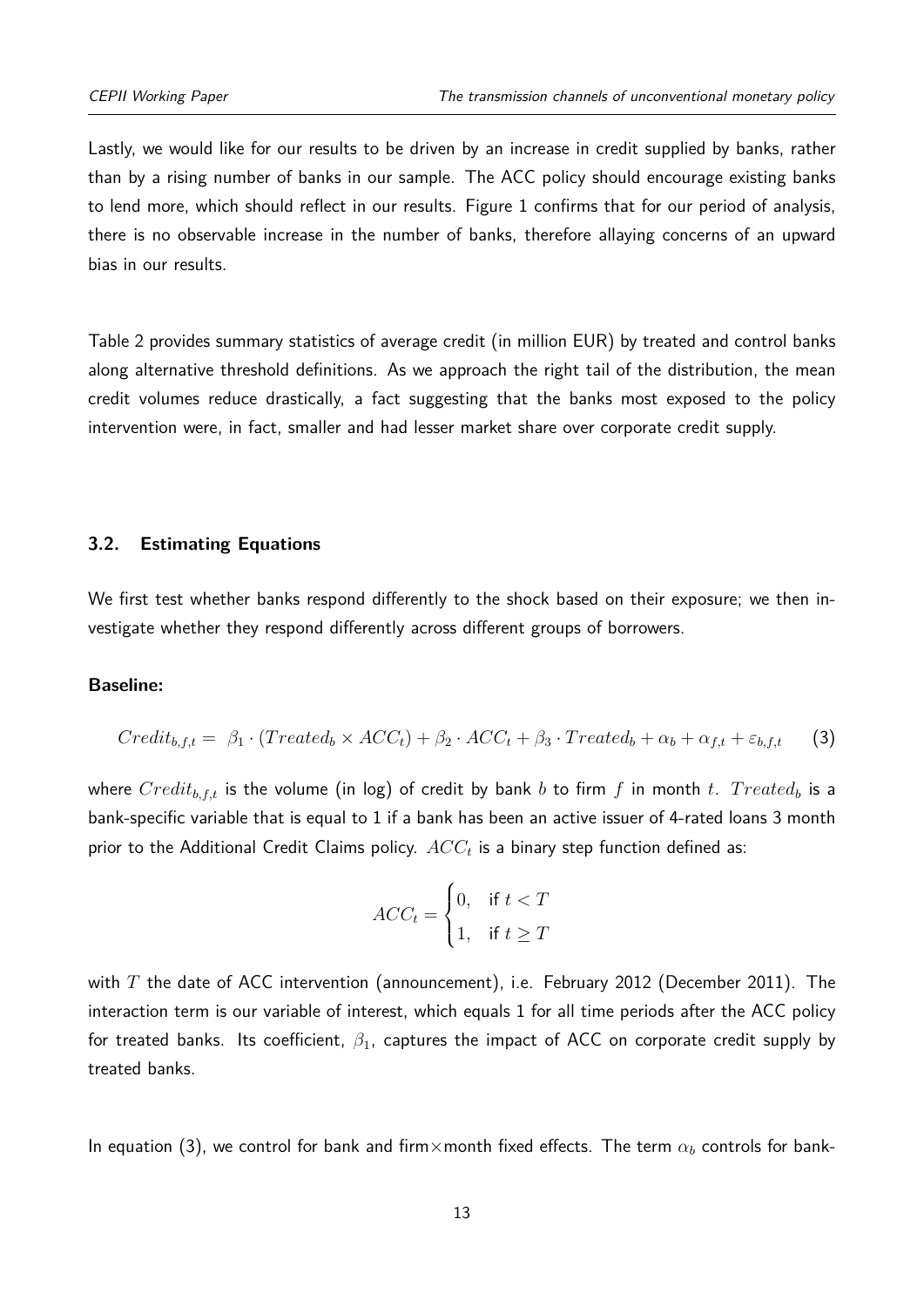level unobserved characteristics that influence credit supply by individual banks<sup>[10](#page-2-0)</sup>. This minimizes concerns that other bank-level shocks - such as the LTROs - drive the results of this estimation. We also control for fluctuations in credit demand over the course of each individual firm-level business cycle through  $\alpha_{f,t}$ , as in Khwaja and Mian  $(2005)^{11}.$  $(2005)^{11}.$  $(2005)^{11}.$  $(2005)^{11}.$  In the presence of fixed effects, equation  $(3)$ is akin to a difference-in-difference estimator.<sup>[12](#page-2-0)</sup> While the interaction term captures variation at a bank×month level, the (explained) credit variable is at a bank×firm×month level. The error term *εb,f,t* can therefore be correlated at a bank-level across different bank-firm observation pairs. In order to allow for robust estimation of the variance-covariance matrix of residuals, standard errors are clustered by bank $\times$ month and sector $^{13}.$  $^{13}.$  $^{13}.$ 

#### **Extended Baseline:**

We allow for heterogeneous borrower-specific effects by estimating the following regression:

$$
Credit_{b,f,t} = \beta_1 \cdot (Treated_b \times ACC_t \times FirmSpec_{f,t})
$$
  
+ $\beta_2 \cdot (Treated_b \times ACC_t) + \beta_3 \cdot (FirmSpec_{f,t} \times ACC_t)$   
+ $\beta_4 \cdot (Treated_b \times FirmSpec_{f,t})$   
+ $\beta_5 \cdot FirmSpec_{f,t} + \beta_6 \cdot Treated_b + \beta_7 \cdot ACC_t$   
+ $\alpha_b + \alpha_{f,t} + \varepsilon_{b,f,t}$  (4)

with  $FirmSpec<sub>ft</sub>$  capturing borrower-specific characteristics.  $FirmSpec<sub>ft</sub>$  is a categorical variable defined on the basis on the risk profile and turnover of firms as *LowRiskf,t*/*HighRiskf,t* and *f irmSMEf,t/f irmLARGEf,t*, respectively. *LowRiskf,t*/*HighRiskf,t* is a binary variable that separates firms based on whether or not banks can use loans to these firms as eligible collateral for refinancing with the ECB after the ACC, with a value of 1 indicating firms with loans eligible as collateral. This is important since firms that fall in the low-risk bracket can essentially benefit from a lower external finance premium. If they demand more credit after the reduction in their borrowing cost, then we should observe that they borrow more from all banks. The firms x month fixed-effects control for average time-varying demand-side effects, originating from all firms and not only those that benefit from a putative decrease in the cost of borrowing.

 $10$ We refer to the smallest unit - an individual bank rather than a banking group. There are 512 unique banks in the database, out of which 481 have multiple borrowers.

 $11143218$  unique firms (out of a total 280310 in the database) have multiple lenders.

<sup>&</sup>lt;sup>12</sup>Fixed effects have absorbed terms that do not vary at a bank×month level, i.e. our estimations will not report  $β_2$ and  $\beta_3$ .

<sup>&</sup>lt;sup>13</sup>See Bertrand, Duflo, and Mullainathan [\(2003\)](#page-23-10) and Angrist and Pischke [\(2009\)](#page-23-11).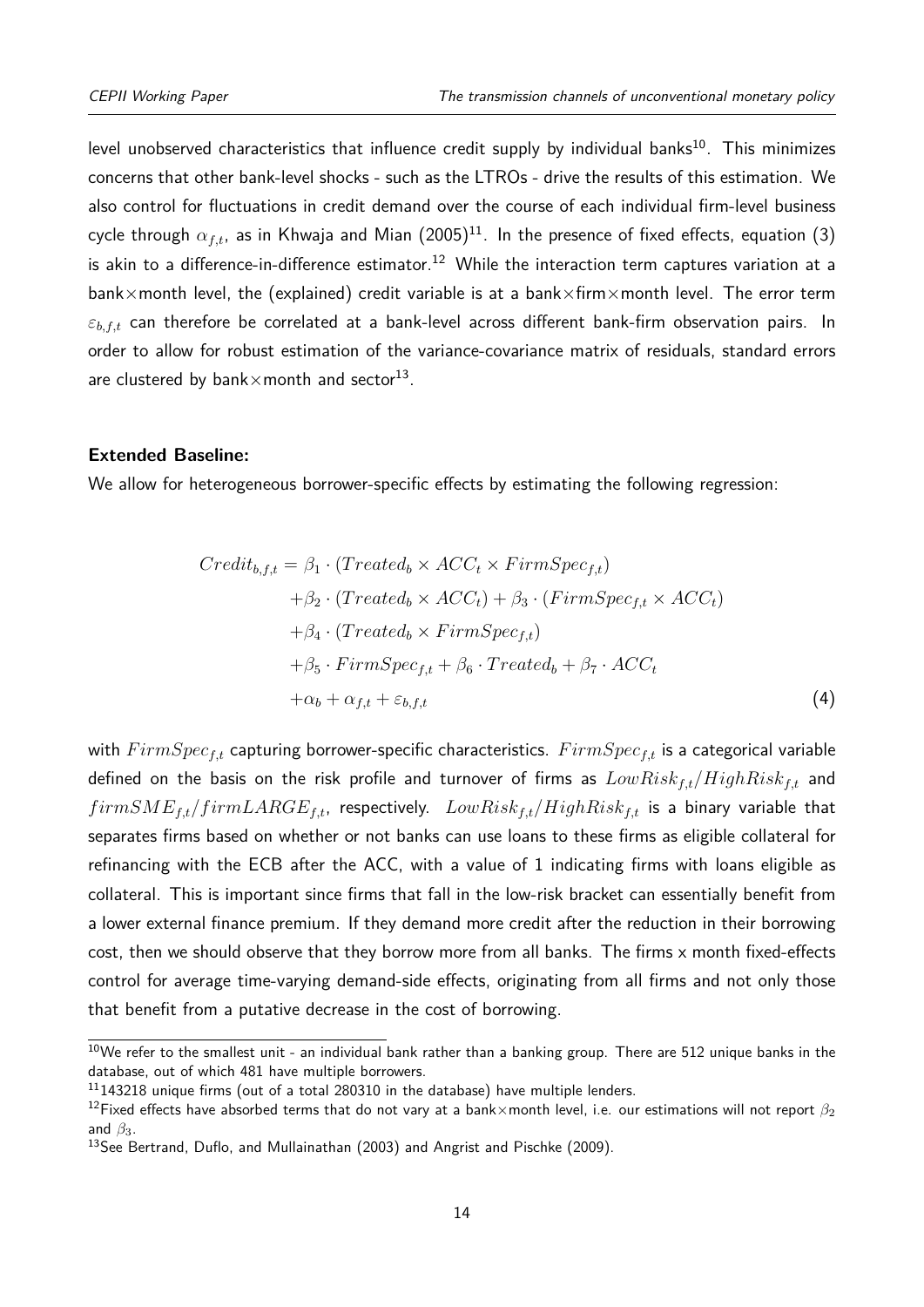The binary variable *f irmSMEf,t/f irmLARGEf,t* separates firms into large enterprises and micro, small and medium enterprises, with a value of 1 for SME firms, which were supposed to be the targeted beneficiaries of the ACC.

The main coefficient of interest is  $\beta_1$ . In the context of low-risk being the firm characteristic,  $\beta_1$ measures the average treatment effect of the ACC policy on the lending by treated banks to low-risk firms.<sup>[14](#page-2-0)</sup>

#### <span id="page-16-0"></span>**4. Empirical Results**

#### **4.1. Bank-level heterogeneity**

[Table 3](#page-16-1) reports the estimation results of Eq. (3). First, we observe the expected positive effect of the ACC policy on lending volume by the largest (second largest) group of treated banks: they increased credit by 4.8% (7.2%) after January 2012 compared to control banks. Second, this effect is heterogeneous among banks. Most affected banks - those above the 90<sup>th</sup> and 95<sup>th</sup> percentiles contract their supply of credit after the ACC policy by 2.8% (4%) percent, respectively.

<span id="page-16-1"></span>

| Dependent variable:      |                      | Log(MLT Credit)     |                       |                        |                      |                     |                      |                        |
|--------------------------|----------------------|---------------------|-----------------------|------------------------|----------------------|---------------------|----------------------|------------------------|
|                          |                      | 3-month lag         |                       |                        | 6-month lag          |                     |                      |                        |
|                          | $50^{th}p$           | $75^{th}p$          | $90^{th}p$            | $95^{th}p$             | $50^{th}p$           | $75^{th}p$          | $90^{th} p$          | $95^{th}p$             |
|                          | $\left( 1\right)$    | (2)                 | $\scriptstyle{(3)}$   | $^{(4)}$               | (5)                  | (6)                 | (7)                  | (8)                    |
| $Treated_b \times ACC_t$ | $0.048**$<br>(0.045) | $0.072*$<br>(0.043) | $-0.028**$<br>(0.013) | $-0.040***$<br>(0.003) | $0.057**$<br>(0.024) | $0.078*$<br>(0.043) | $-0.024*$<br>(0.013) | $-0.040***$<br>(0.003) |
| $Treated_b$              |                      |                     | (omitted)             |                        |                      |                     | (omitted)            |                        |
| $ACC_t$                  |                      |                     | (omitted)             |                        |                      |                     | (omitted)            |                        |
| Bank FE                  |                      |                     |                       |                        |                      |                     | ∨                    |                        |
| Firm $\times$ Month FE   |                      |                     |                       |                        |                      |                     |                      |                        |
| N                        | 15,539,544           | 15,539,544          | 15,539,544            | 15.539.544             | 15,539,544           | 15,539,544          | 15,539,544           | 15,539,544             |
| $\mathsf{R}^2$           | 0.548                | 0.548               | 0.548                 | 0.548                  | 0.548                | 0.548               | 0.548                | 0.548                  |
| Note:                    |                      |                     |                       |                        |                      |                     |                      |                        |

**Table 3 – Bank-level heterogeneity in the ACC policy effects on credit**

Standard errors are clustered at bank  $\times$  month-level and sector-level. Results are robust to clustering at bank  $\times$  month-level as well.

3. Fixed effects at month and bank level absorb *T reated<sup>b</sup>* and *ACCt*.

Why would they? These banks are smaller in size and have a significantly lesser share of the credit market. Upon provision of additional liquidity in the form of newly eligible collateral, they will presumably hoard additional credit because they first and foremost need liquidity. But that does not

 $14$ Refer to the [Appendix](#page-26-0) for a discussion on the interpretation of the coefficients.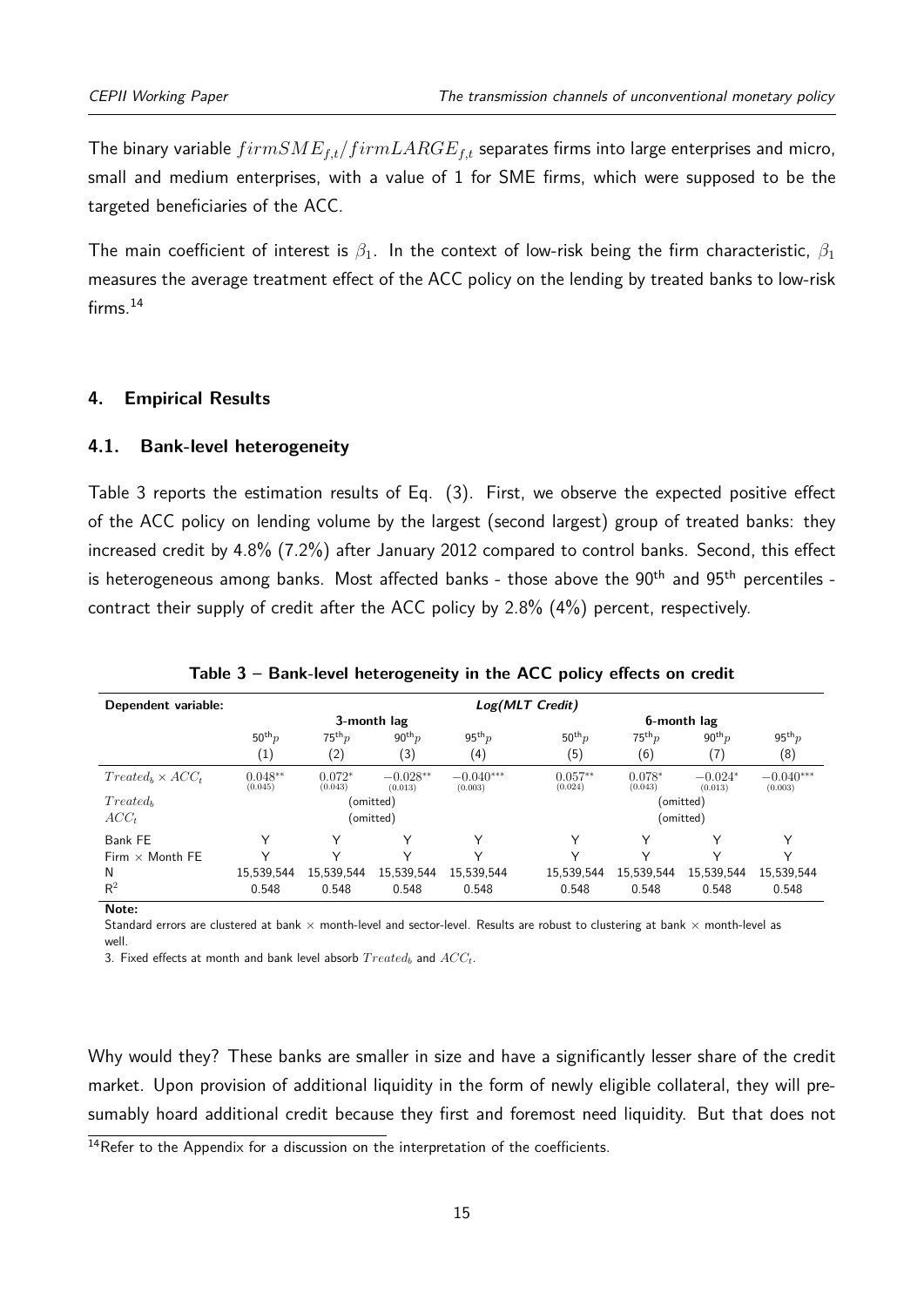explain a *fall* in credit. To go further, the next section investigates whether this fall in lending is homogeneous across firms.

#### **4.2. Bank-level and firm-level heterogeneity**

This section presents results of Eq. (4). We exploit variation across creditor and debtor characteristics. Tables [4](#page-17-0) to [6](#page-20-0) present the results for lending to firms based on their credit ratings, while [Table 7](#page-21-1) presents the same for firms based on turnover size.

Low risk firms are those eligible for collateral, i.e., firms with a credit rating of 4 or better after the ACC policy. We find that in response to the ACC policy, treated banks increase credit supply to low risk firms by 6.5%. And that same group of firms gets 0.9% less credit from the control banks  $(\beta_3 = 0, 09)$ . This differentiated response suggests that the observed credit increase is driven by supply-side factors only. If firms with a lower borrowing cost had increased credit demand, there is no reason why they would have targeted banks holding relatively more 4-rated loans in their portfolio. The major supply of credit to low risk firms only partly compensates for the depressed credit to low risk firms by these banks before the ACC ( $\beta_4 = -0.184$ ). In turn, riskier firms do not experience a significant increase in their post-ACC level of medium-and-long-term credit supply by treated banks (*β*<sup>2</sup> is not significant even at a 10% significance).

<span id="page-17-0"></span>

| Dependent variable:                           | Log(MLT Credit)        |
|-----------------------------------------------|------------------------|
| $Treated_b \times ACC_t \times LowRisk_{f,t}$ | $0.065***$<br>(0.023)  |
| $Treated_b \times ACC_t$                      | 0.007<br>(0.030)       |
| $ACC_t \times LowRisk_{f,t}$                  | $-0.090**$<br>(0.038)  |
| $Treated_b \times LowRisk_{f,t}$              | $-0.184***$<br>(0.057) |
| $LowRisk_{f,t}$                               | $0.154***$<br>(0.050)  |
| Bank FE                                       | Y                      |
| Firm $\times$ Month FE                        | Υ                      |
| N                                             | 15,539,544             |
| $\mathsf{R}^2$                                | 0.548                  |

**Table 4 – Heterogeneity in Risk Taking by Banks Treated banks are above 50th percentile**

**Note:**

Standard errors are clustered at bank  $\times$  month-level and sector-level. Results are robust to clustering at bank  $\times$ month-level as well.  $16$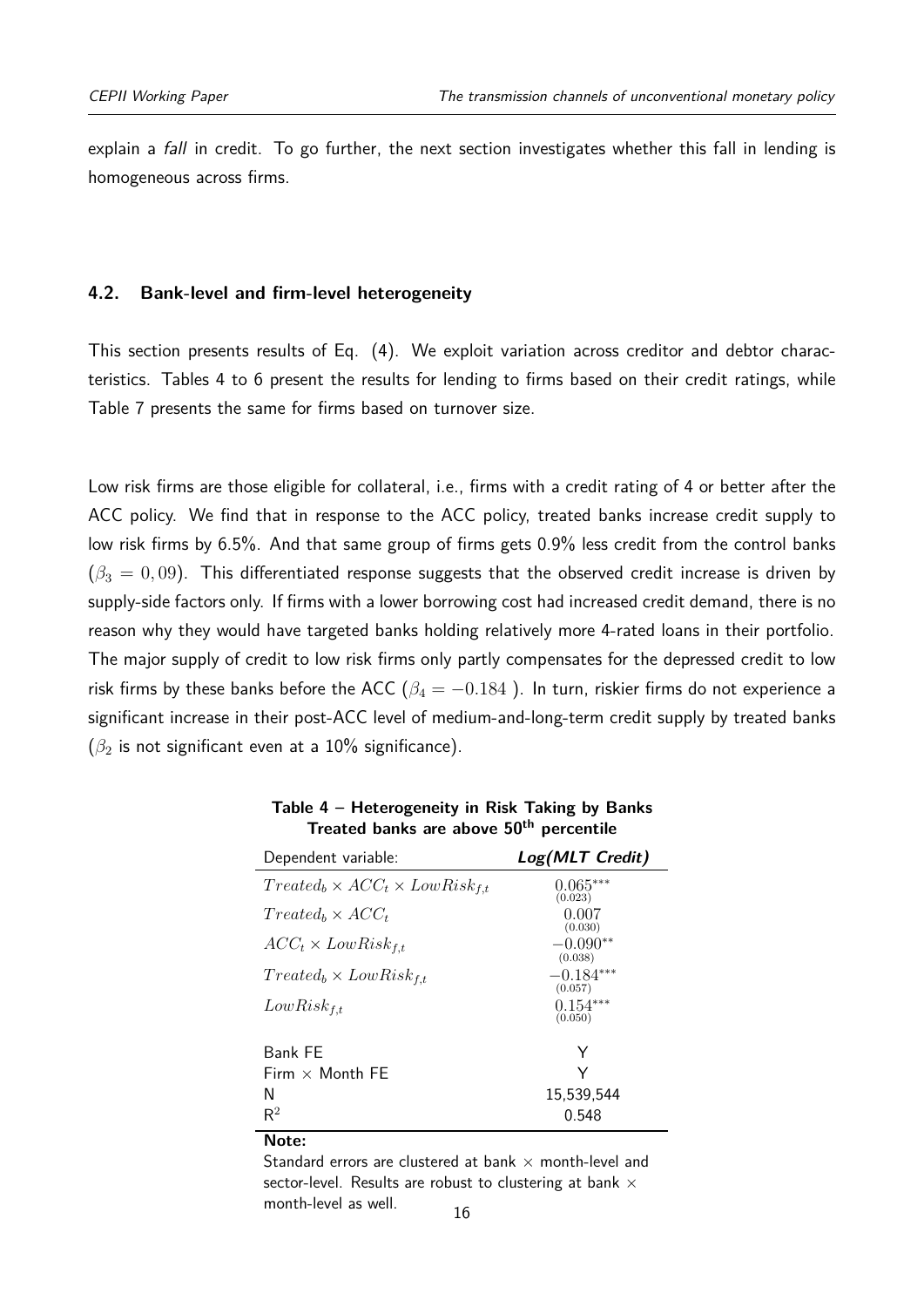Control banks respond by contracting credit to low risk firms after the policy as can be seen by a negative and significant  $\beta_3$ . Interestingly, a positive and significant  $\beta_5$  suggests that in the period prior to the ACC policy, control banks were positively lending to low risk firms. This is indicative of portfolio switching by banks after the policy. We would like to explore further the evolution of credit by control banks but we cannot estimate the effect that the ACC policy had on the credit supply to high risk firms by control banks directly given the inclusion of time-FE. Therefore, we plot the credit volume (in log) along the different banks and firms dimensions [\(Figure 2\)](#page-26-0). It indicates that control banks switched gears in their portfolio and increased their lending to high risk firms after the ACC while treated banks were reducing their exposure to this market segment. We see two possible explanations for this risk-shifting. The first one is a change in market competition. Control banks could be responding by portfolio switching in favour of high risk firms because they face the new competition of banks benefiting from the ACC policy on the segment of low risk firms. In other words, the sudden "injection" of eligible collateral into treated banks allowed them to increase lending to low risk firm at the expense of control banks, which reacted by turning to high risk firms. The alternative explanation is a voluntary risk-shifting strategy by control banks in search for higher interest rate returns via risk premium.<sup>[15](#page-2-0)</sup> Such behaviour could be motivated by increasing profit-shares to compete with banks that benefited from the ACC policy.

<span id="page-18-0"></span>

| Dependent variable:                            | Log(MLT Credit)             |
|------------------------------------------------|-----------------------------|
| $Treated_b \times ACC_t \times LowRisk_{f.t.}$ | 0.044<br>(0.038)            |
| $Treated_b \times ACC_t$                       | $-0.021**$                  |
| $ACC_t \times LowRisk_{f.t.}$                  | (0.009)<br>$-0.037$         |
| $Treated_b \times LowRisk_{f.t.}$              | (0.038)<br>$-0.233***$      |
| $LowRisk_{f,t}$                                | (0.063)<br>0.014<br>(0.026) |
|                                                |                             |
| <b>Bank FF</b>                                 | Y                           |
| Firm $\times$ Month FF                         | Y                           |
| N                                              | 15,539,544                  |
| $\mathsf{R}^2$                                 | 0.548                       |

**Table 5 – Heterogeneity in Risk Taking by Banks Treated banks are above 95th percentile**

**Standard errors are clustered at bank**  $\times$  **month-level and** sector-level. Results are robust to clustering at bank  $\times$ month-level as well.

<sup>15</sup>Indeed recent work by Cahn, Girotti, and Salvadè [\(2018\)](#page-23-12) report that the average rating class 3 firm demands a 6.019 loan rate (in pp) while rating class 4 and 5 firms pay higher loan rates of 6.531 and 6.908, respectively.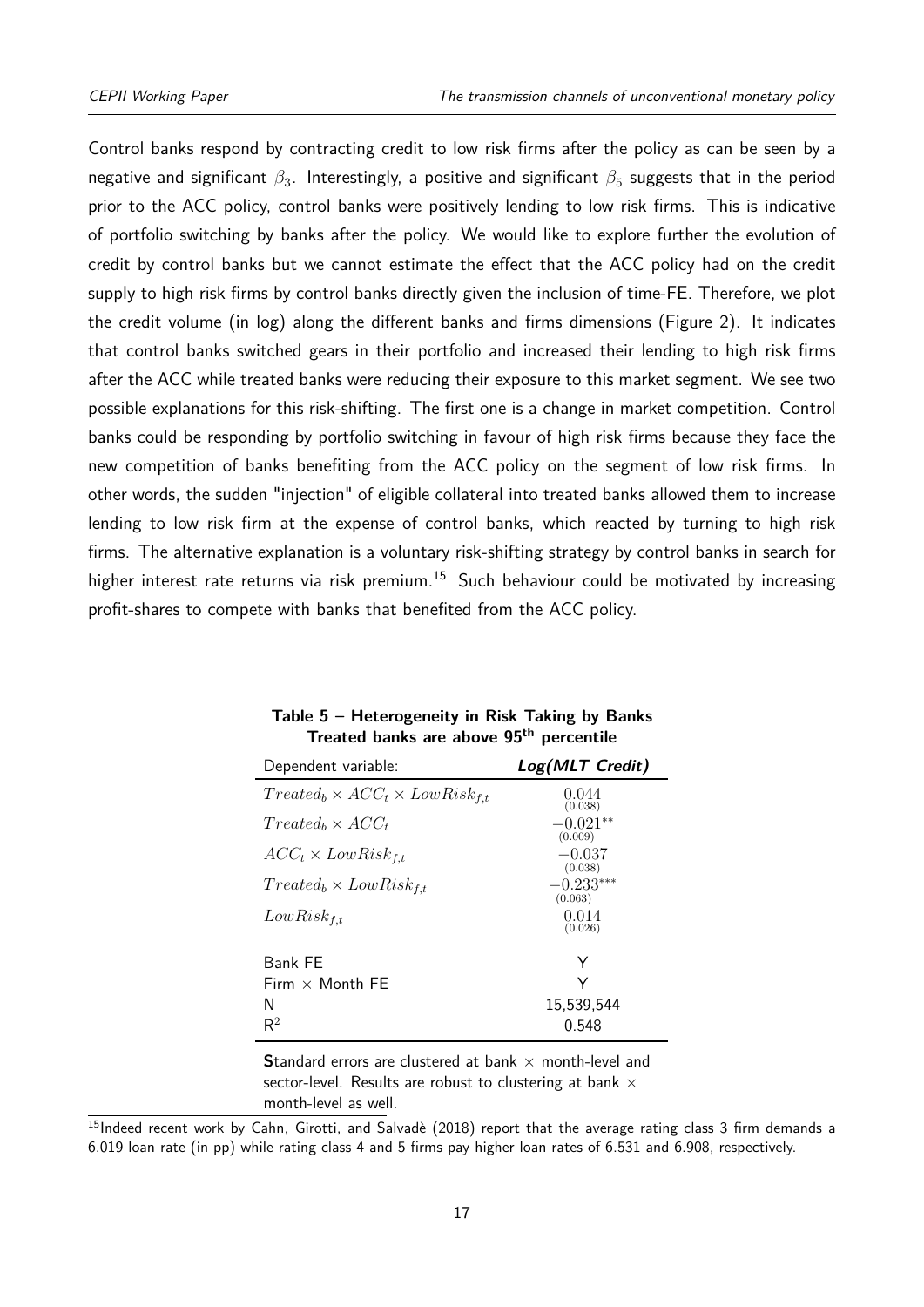[Table 5](#page-18-0) focuses on banks that had the highest concentration of 4-rated loans (95% percentile). The estimated coefficient  $\beta_1$  is not significant, suggesting that credit supply by these banks to low risk firms does not experience any significant change with the policy shock. In addition, the estimated coefficient of  $\beta_2$  indicates that this group of banks respond to the policy by contracting credit by 2.1% for riskier firms. The result of a reduction of credit by this category of banks commented previously is therefore entirely driven by their loans to riskier firms. In sum, in the tail of the distribution, banks did not react to the policy as expected. Instead of expanding their balance-sheet, they used the policy shock as a positive income effect to reduce the level of risk of their portfolio: given the sudden higher value of 4-rated loans, they could maintain the value of their portfolio and reduce the amount of higher risk loans.

[Table 6](#page-20-0) displays results for banks above the 90<sup>th</sup> percentile. These banks contract credit supply to high risk firms while they increase it to low risk firms, albeit in a small magnitude.

Expanding credit supply to SMEs was one of the core motivations behind the ECB allowing National Central Banks to accept lower rating securities as collateral. [Table 7](#page-21-1) shows the impact of ACC policy on credit supply to SMEs and medium-and-large-scale enterprises by treated and control banks. The significant and negative sign on *β*<sup>1</sup> in [Table 7](#page-21-1) suggests that after ACC credit, treated banks decrease credit supply by 17.6% to SMEs. By contrast, they lend more to larger firms after the ACC policy, indicated by the significant and positive sign on  $β_2$ . Larger enterprises usually have lower default probabilities owing to their ability to access alternate channels of financing (Bretscher, Schmid, and Vedolin [\(2018\)](#page-23-13)). In other words, the finding that treated banks responded to the ACC policy with a decrease in credit to SMEes is consistent with their reduced lending to high risk firms.<sup>[16](#page-2-0)</sup>

<sup>&</sup>lt;sup>16</sup>Cahn, Girotti, and Salvadè [\(2018\)](#page-23-12) present results linking firm size with their risk profile: while the average rating class 3 firm has total assets worth EUR 8.623 million, firms rated 4 have average total assets worth EUR 6.293 million and those rated 5 have average total assets worth EUR 4.265 million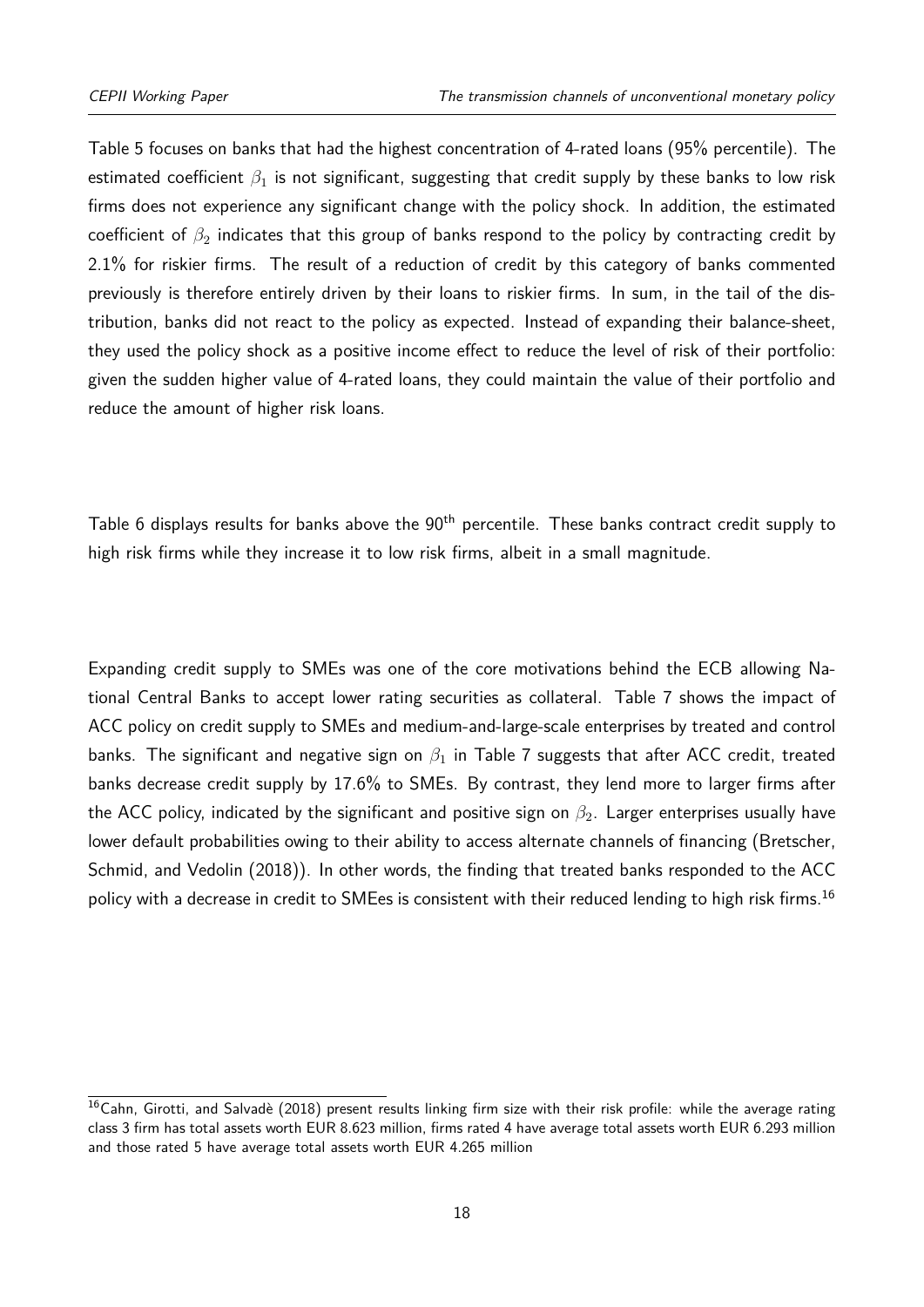<span id="page-20-0"></span>

| Dependent variable:                           | Log(MLT Credit)        |
|-----------------------------------------------|------------------------|
| $Treated_b \times ACC_t \times LowRisk_{f,t}$ | $0.028*$<br>(0.017)    |
| $Treated_b \times ACC_t$                      | $-0.038*$<br>(0.020)   |
| $ACC_t \times LowRisk_{f,t}$                  | $-0.039$<br>(0.037)    |
| $Treated_b \times LowRisk_{f,t}$              | $-0.319***$<br>(0.044) |
| $LowRisk_{f,t}$                               | 0.069<br>(0.033)       |
| Bank FE                                       | Υ                      |
| Firm $\times$ Month FF                        | Y                      |
| N                                             | 15,539,544             |
| $\mathsf{R}^2$                                | 0.548                  |

#### **Table 6 – Heterogeneity in Risk Taking by Banks Treated banks are above 90th percentile**

**Note:** 1. Treated banks are defined using the baseline definition, i.e. 90<sup>th</sup> percentile over total credit with a three-month continuous lag as of January, 2012. 2. Standard errors are clustered at bank  $\times$  month-level and sector-level. Results are robust to clustering at bank  $\times$  month-level as well.

In total, we find: i) heterogeneous reaction across treated banks depending on the concentration of newly eligible collateral in their portfolio; ii) heterogeneous effect on credit across firms depending on their size and risk profile. The ACC did not stimulate credit to SMEs contrary to the advertized purpose of the program. Our findings suggest capital injection to banks when firm demand is low can have unexpectedly distortionary effects, like strategic risk-taking by some banks and subsequent changes in market structure.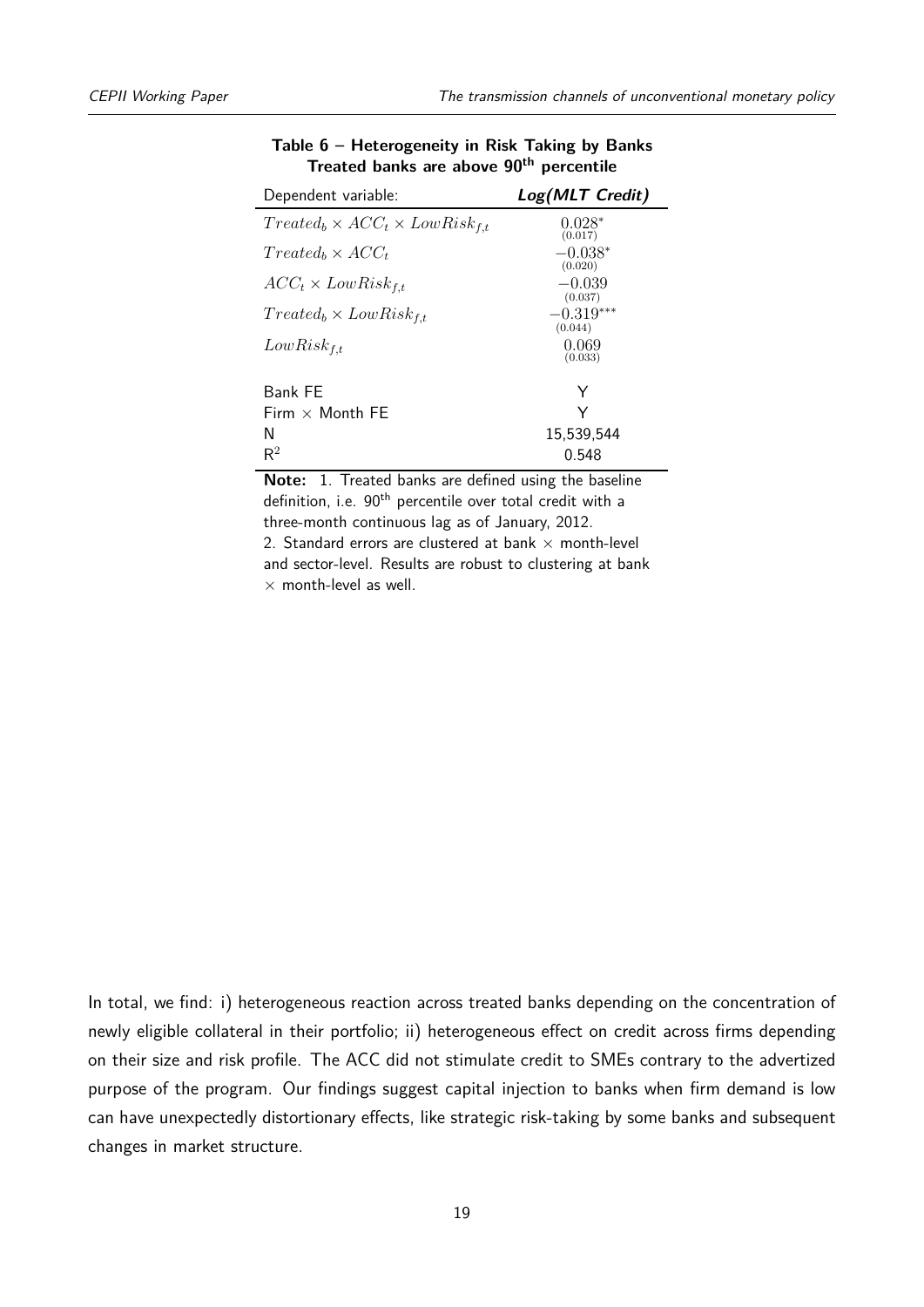<span id="page-21-1"></span>

| Dependent variable:                           | (1)                   | Log(MLT Credit) Log(Total Credit)<br>(2) |
|-----------------------------------------------|-----------------------|------------------------------------------|
| $Treated_b \times ACC_t \times firmSME_{f,t}$ | $-0.176**$<br>(0.068) | $-0.342**$<br>(0.136)                    |
| $Treated_b \times ACC_t$                      | $0.200***$<br>(0.073) | $0.375***$<br>(0.142)                    |
| $ACC_t \times firmSME_{f,t}$                  | 0.145<br>(0.115)      | $0.348***$<br>(0.131)                    |
| $Treated_b \times firmSME_{f.t.}$             | 0.0255<br>(0.083)     | $0.351***$<br>(0.115)                    |
| $firmSME_{f,t}$                               | $-0.210*$<br>(0.121)  | $-0.515***$<br>(0.103)                   |
| Bank FE                                       | Υ                     | Y                                        |
| Firm $\times$ Month FE                        | Υ                     | Υ                                        |
| N                                             | 15,539,544            | 15,539,544                               |
| $\mathsf{R}^2$                                | 0.548                 | 0.504                                    |

#### **Table 7 – Does ACC Benefit SMEs? Treated banks are above 50th percentile**

**Note:**

1. Treated banks are defined using the baseline definition, i.e.  $50<sup>th</sup>$ percentile over total credit with a three-month continuous lag as of January, 2012. Results are robust to other definitions. 2. Standard errors are clustered at bank  $\times$  month-level and sector-level. Results are robust to clustering at bank  $\times$  month-level as well.

#### <span id="page-21-0"></span>**5. Robustness Checks**

In order to check the robustness of our results, we tested several alternative definitions of treatment and model specifications:

- Alternate definitions of treatment: The Additional Credit Claims policy was announced in December 2011 and implemented 2 months later in February 2012. There is room for argument that private banks could change their lending portfolio in the interim period to benefit from the policy change. Therefore we test the robustness of our results by defining banks as treated if their portfolios are exposed to ACC targeted 4-rated loans for a continuous period prior to the announcement (December 2011). In addition, we test a 6 month duration instead of 3 month. In all, treatment has 4 possible definitions. We confirm heterogeneous effects across treated banks and firms. We provide detailed results in a separate online appendix.
- Alternate standard errors clustering: at bank×time, bank×time and sector levels. Results hold for both levels of clustering.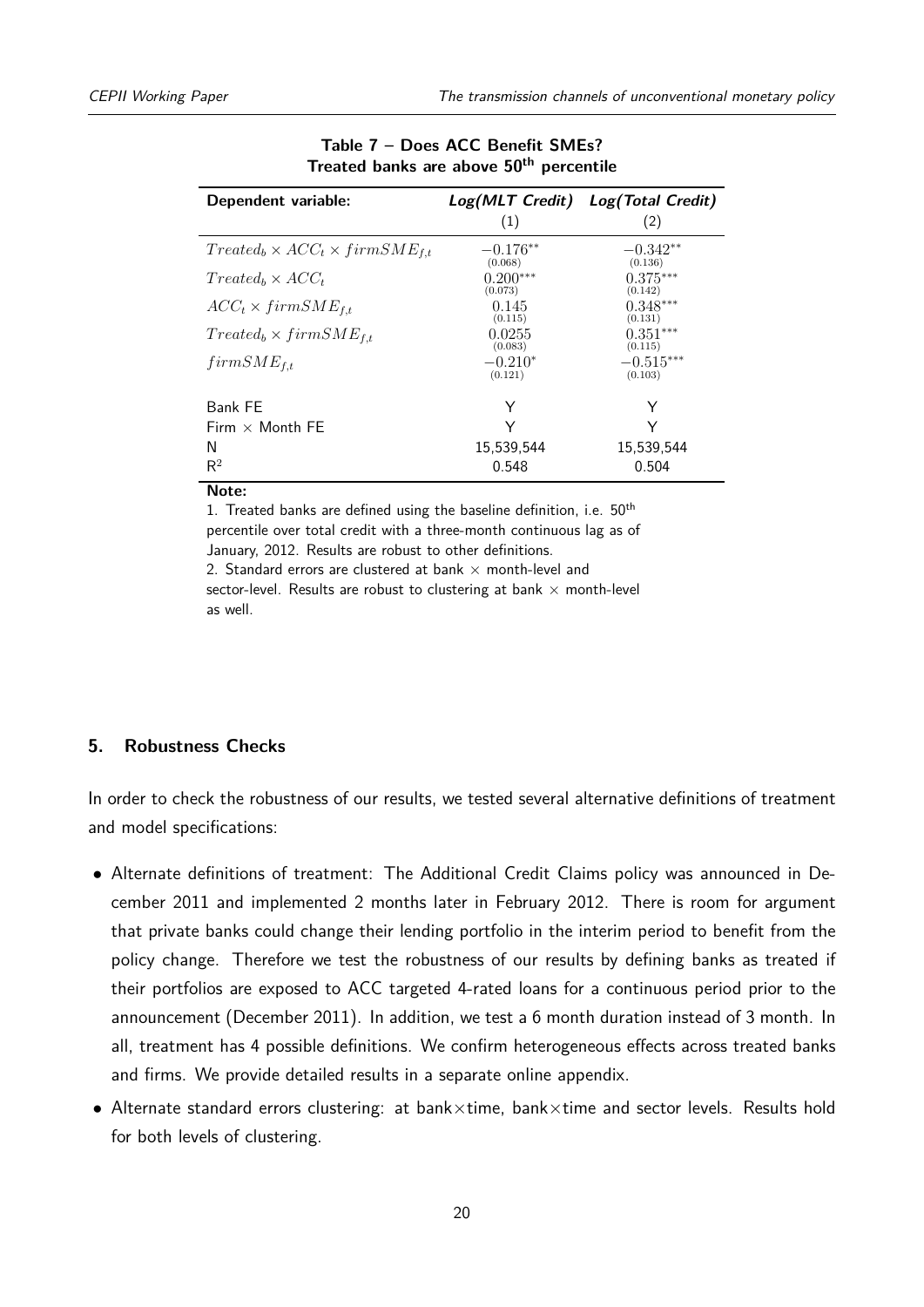#### <span id="page-22-0"></span>**6. Conclusion**

Using a bank-firm level credit registry combined with firm-level balance sheet data we establish the presence of heterogeneity in the effects of unconventional monetary policy transmission. We examine the consequences of a loosening in the collateral eligibility requirement for credit refinancing in France. The policy was designed to affect bank lending positively. We expect a linear increase in lending and an additional increase in loans to firms with newly acceptable rating. We find that the banks most affected by the policy respond by cutting credit. These are small, risk-averse banks whose foremost concern after the recession was to strengthen their balance sheets. As expected, moderately affected banks respond by expanding credit. Banks least affected by the policy respond with a reduction in credit to low risk borrowers in reaction to the change in the market structure triggered by the policy. None of these results overturn the overall expansion in credit expected from loose unconventional monetary policy. But they do illustrate the fundamental heterogeneity in response across banks, in response to accompanying changes in market structure. Not all banks increased credit, and not all risky firms had improved access to credit. There could in fact exist a distribution of banks portfolio under which the policy could end up lowering aggregate credit supply, and heterogeneity would matter in the aggregate to a first order.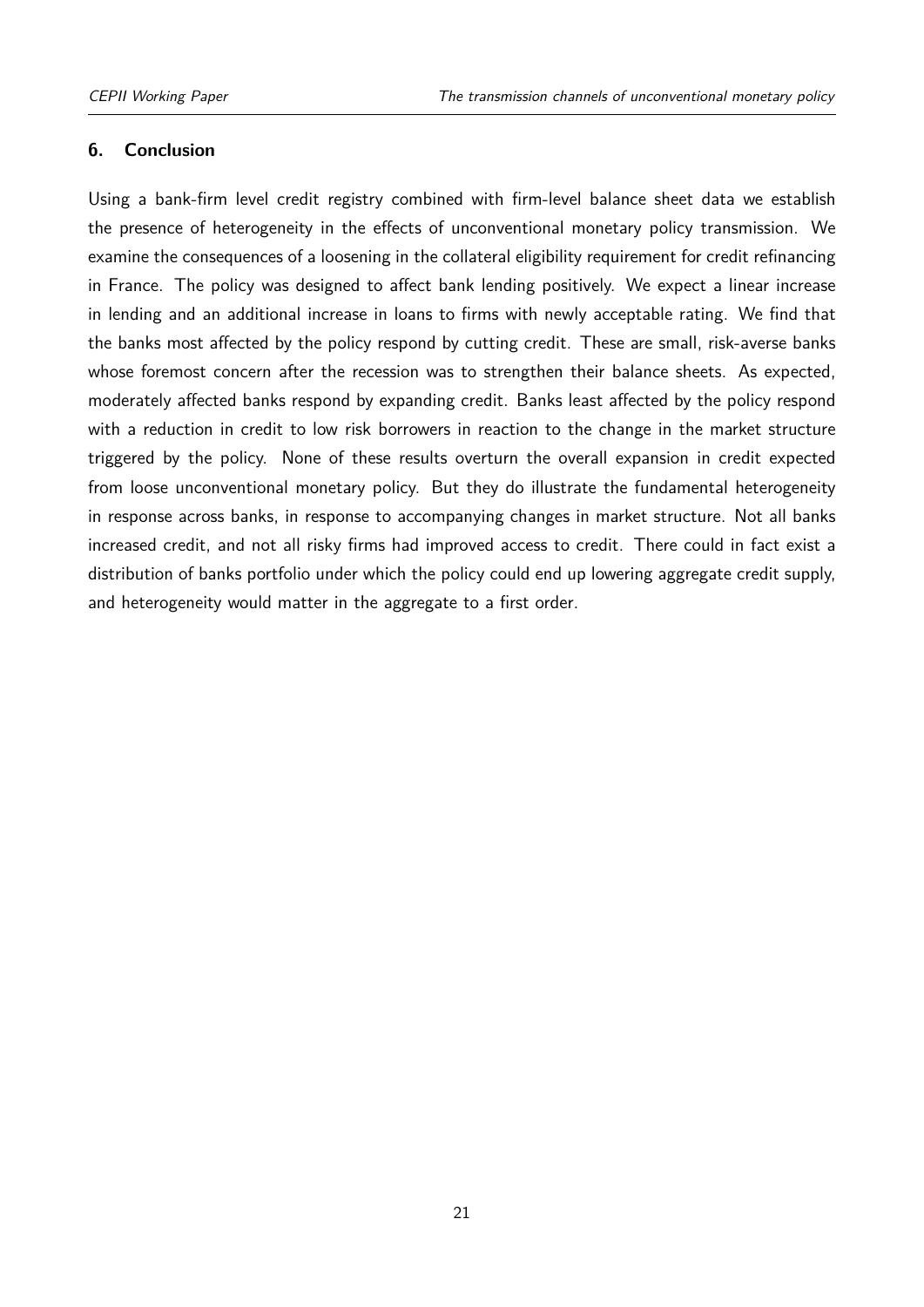#### **References**

- <span id="page-23-6"></span>Alves, Nuno, Diana Bonfim, and Carla Soares (2016). "Surviving the perfect storm: the role of the lender of last resort". Banco de Portugal, Working Papers.
- <span id="page-23-7"></span>Andrade, Philippe, Christophe Cahn, Henri Fraisse, and Jean-Stéphane Mésonnier (2015). "Can the Provision of Long-term Liquidity Help to Avoid a Credit Crunch? Evidence from the Eurosystem's LTRO". Journal of the European Economic Association.
- <span id="page-23-11"></span>Angrist, Joshua D. and Jörn-Steffen Pischke (2009). Mostly Harmless Econometrics: An Empiricist's Companion. Princeton University Press.
- Bernanke, Ben S. and Mark Gertler (1995). "Inside the Black Box: The Credit Channel of Monetary Policy Transmission". The Journal of Economic Perspectives 9.4, pp. 27–48.
- <span id="page-23-10"></span>Bertrand, Marianne, Esther Duflo, and Sendhil Mullainathan (2003). "How Much Should We Trust Differences-In-Differences Estimates?" The Quarterly Journal of Economics 119, pp. 249–275.
- <span id="page-23-9"></span>Bignon, V., F. Boissay, C. Cahn, and L.M. Harpedanne de Belleville (2016). "Extended eligibility of credit claims for Eurosystem refinancing Consequences for the supply of credit to companies". Quarterly selection of articles - Bulletin de la Banque de France 43, pp. 15–23.
- <span id="page-23-4"></span>Breckenfelder, Johannes, Fiorella De Fiore, Philippe Andrade, Peter Karadi, Oreste Tristani, et al. (2016). "The ECB's asset purchase programme: an early assessment". European Central Bank, Working Papers.
- <span id="page-23-13"></span>Bretscher, Lorenzo, Lukas Schmid, and Andrea Vedolin (2018). "Interest Rate Risk Management in Uncertain Times". Review of Financial Studies 31.8, pp. 3019–3060.
- <span id="page-23-2"></span>Cahn, Christophe, Anne Duquerroy, and William Mullins (2017). "Unconventional Monetary Policy and Bank Lending Relationships". Banque de France, Working papers 659.
- <span id="page-23-12"></span>Cahn, Christophe, Mattia Girotti, and Federica Salvadè (2018). "External Credit Ratings and Bank Lending". Banque de France, Working papers 691.
- <span id="page-23-5"></span>Chakraborty, Indraneel, Itay Goldstein, and Andrew MacKinlay (forthcoming). "Monetary stimulus and bank lending". Journal of Financial Economics.
- <span id="page-23-8"></span>Cloyne, James, Clodomiro Ferreira, and Paolo Surico (forthcoming). "Monetary policy when households have debt: new evidence on the transmission mechanism". Review of Economic Studies.
- <span id="page-23-1"></span>Crosignani, Matteo and Luisa Carpinelli (2016). "The Effect of Central Bank Liquidity Injections on Bank Credit Supply". New York University, Working Papers.
- <span id="page-23-0"></span>Daetz, Stine Louise, Marti G. Subrahmanyam, Dragon Yongjun Tang, and Sarah Qian Wang (2018). "Did ECB Liquidity Injections Help The Real Economy?" Danmarks Nationalbank, Working Papers.
- <span id="page-23-3"></span>De Marco, F. (2019). "Bank lending and the European sovereign debt crisis". Journal of Financial and Quantitative Analysis 54.1, pp. 155–182.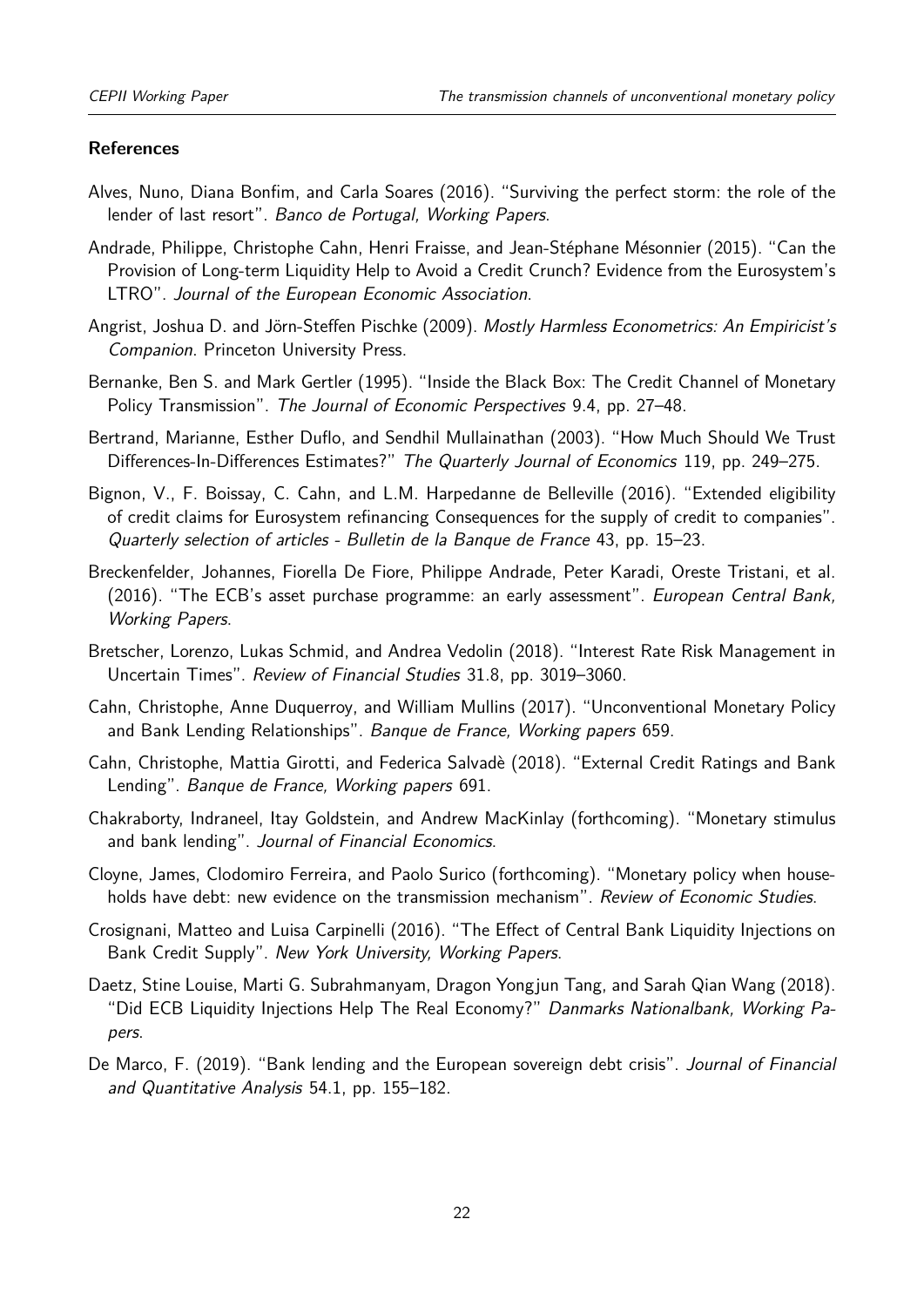- <span id="page-24-5"></span>Foley-Fisher, Nathan, Rodney Ramcharan, and Edison Yu (2016). "The impact of unconventional monetary policy on firm financing constraints: Evidence from the maturity extension program". Journal of Financial Economics 122.2, pp. 409–429.
- <span id="page-24-6"></span>Fuster, Andreas, Stephanie H Lo, and Paul S Willen (2017). "The time-varying price of financial intermediation in the mortgage market". National Bureau of Economic Research, Working Papers.
- <span id="page-24-7"></span>Garcia-Posada, Miguel and Marcos Marchetti (2016). "The bank lending channel of unconventional monetary policy: The impact of the VLTROs on credit supply in Spain". *Economic Modelling* 58, pp. 427–441.
- <span id="page-24-2"></span>Jiménez, Gabriel, Steven Ongena, José-Luis Peydró, and Jesús Saurina (2017). "Do Demand or Supply Factors Drive Bank Credit, In Good and Crisis Times?" Working Paper.
- <span id="page-24-8"></span>Khwaja, Asim Ijaz and Atif Mian (2005). "Do Lenders Favor Politically Connected Firms? Rent Provision in an Emerging Financial Market". The Quarterly Journal of Economics 120.4, pp. 1371– 1411.
- <span id="page-24-3"></span>Krishnamurthy, A and A Vissing-Jorgensen (2011). "The effects of quantitative easing on long-term interest rate". Brookings Papers on Economic Activity.
- <span id="page-24-4"></span>Maggio, Marco Di, Amir Kermani, and Christopher Palmer (2016). "How quantitative easing works: Evidence on the refinancing channel". National Bureau of Economic Research, Working Papers.
- <span id="page-24-1"></span>Mésonnier, J. S., C. O'Donnell, and O. Toutain (2017). "The Interest of Being Eligible". Banque de France, Working Papers 636.
- <span id="page-24-0"></span>Van Bekkum, Sjoerd, Marc Gabarro, and Rustom M. Irani (2018). "Does a Larger Menu Increase Appetite? Collateral Eligibility and Credit Supply". The Review of Financial Studies 31.3, pp. 943– 979.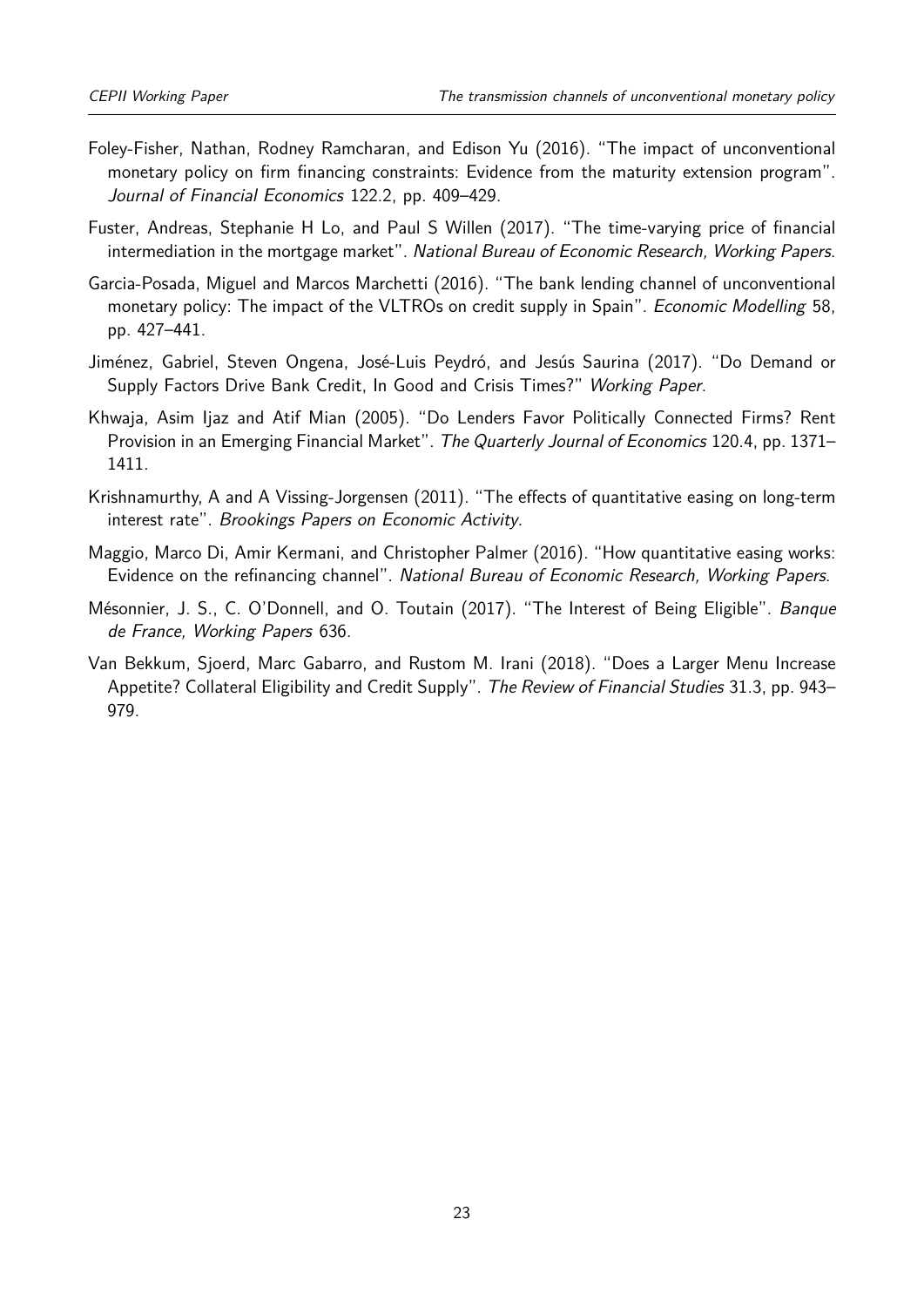#### **Appendix**

#### **Main Graphs**

<span id="page-25-0"></span>

**Figure 1 – Monthly Count of Banks and Loans**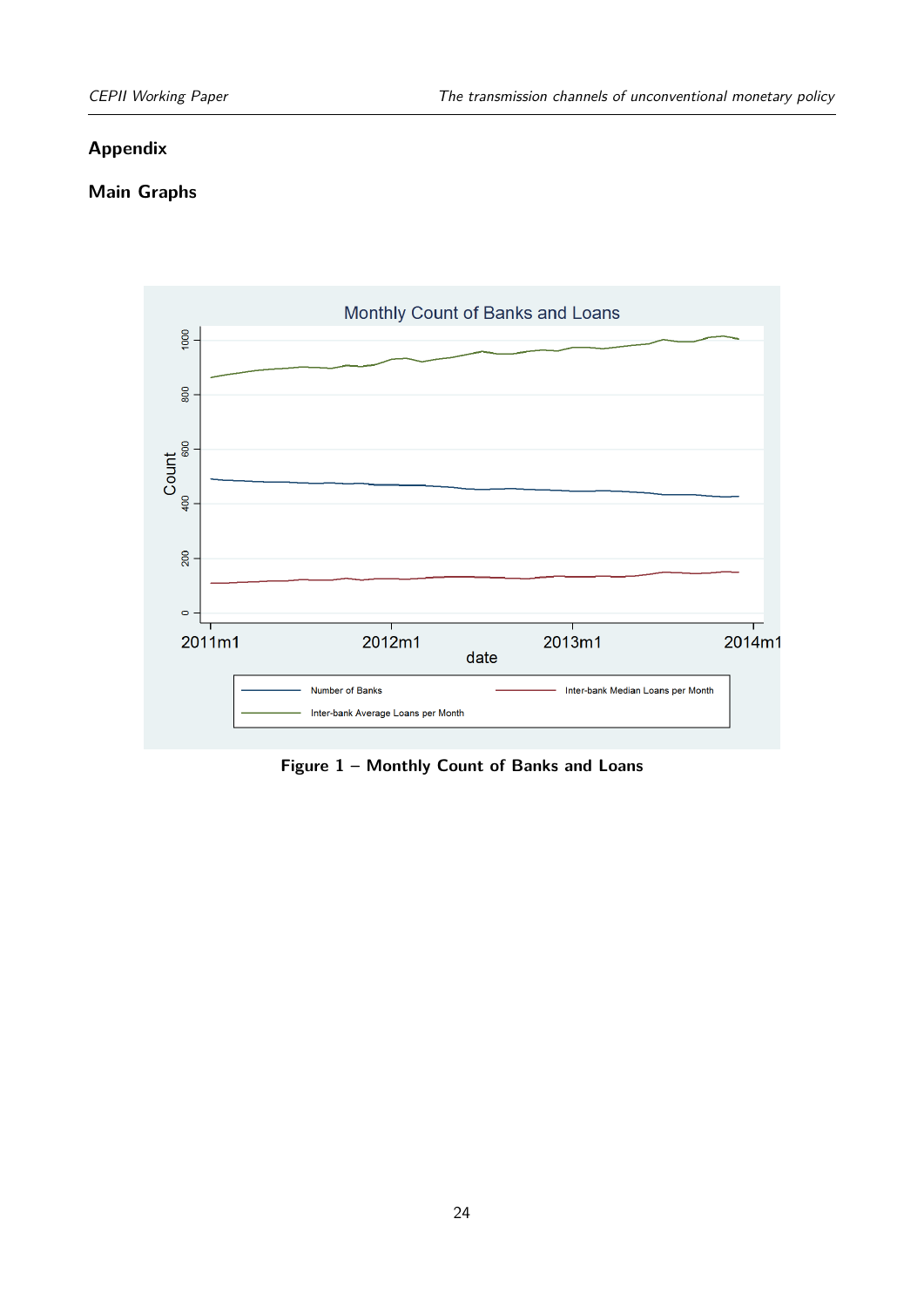<span id="page-26-0"></span>

**Figure 2 – Evolution of Log (MLT Credit) across Treated and Control across Low and High Risk Firms (Treated: above 50th percentile for 3 months as of January, 2012)**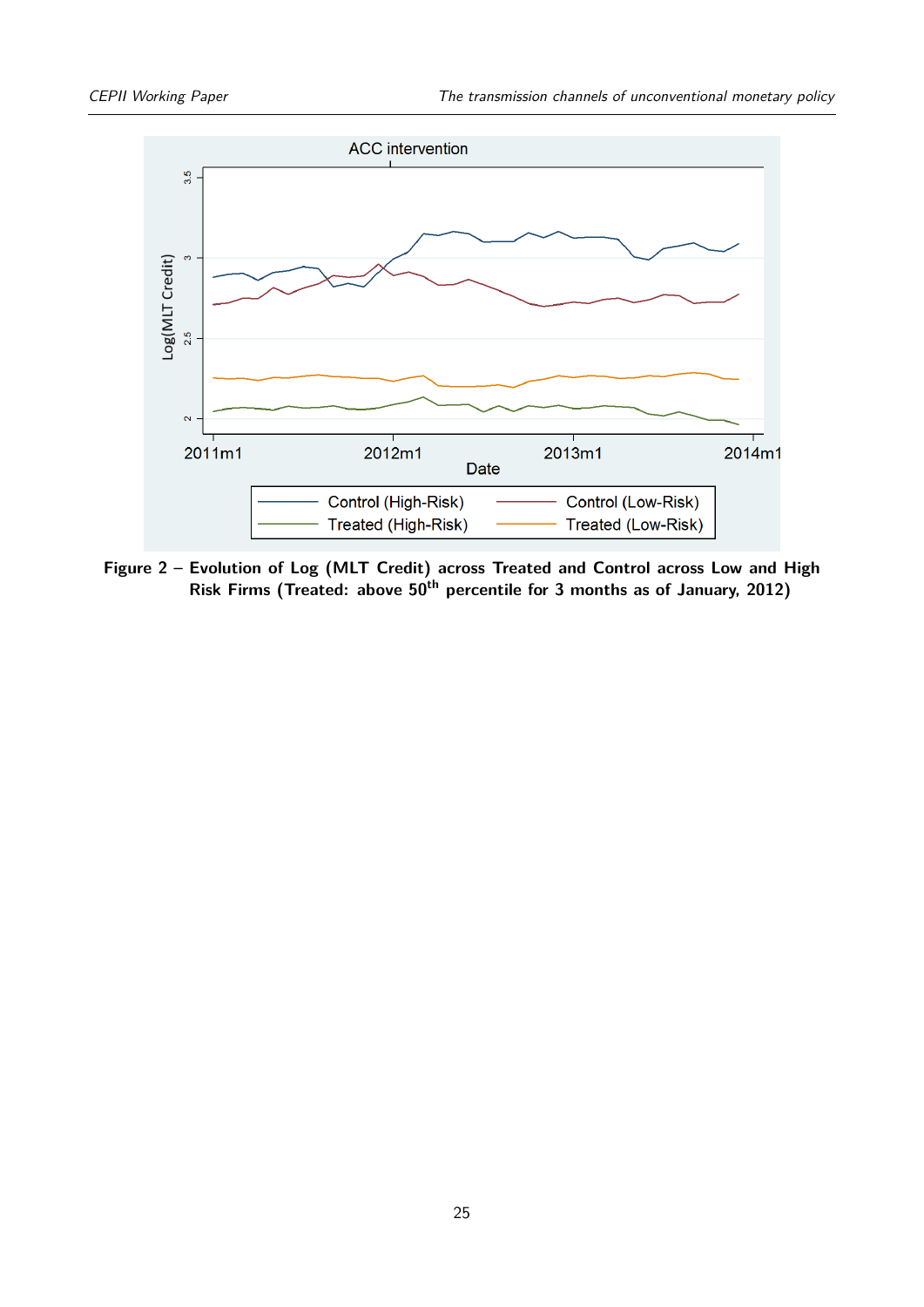#### **Interpreting Triple Interaction Coefficients**

This section is meant to facilitate the interpretation of a difference-in-differences-in-differences estimation. We shall look at each coefficient individually as well as at pairs of coefficients to interpret the results. We shall consider the extended baseline (i.e. equation (4)). To simplify our understanding, we shall replace *F irmSpecf,t* with *LowRiskf,t*, a dummy that takes a value 1 whenever a firm in a bank-firm pair is a low-risk firm and 0 if it is a high-risk firm.

$$
Credit_{b,f,t} = \beta_1 \cdot (Treated_b \times ACC_t \times LowRisk_{f,t})
$$
  
+ $\beta_2 \cdot (Treated_b \times ACC_t) + \beta_3 \cdot (LowRisk_{f,t} \times ACC_t)$   
+ $\beta_4 \cdot (Treated_b \times LowRisk_{f,t})$   
+ $\beta_5 \cdot LowRisk_{f,t} + \beta_6 \cdot Treated_b + \beta_7 \cdot ACC_t + \alpha_b + \alpha_{f,t} + \epsilon_{b,f,t}$ 

#### **Interpreting coefficients individually:**

*β*1: Effect of the policy on "treated" banks' lending to low-risk firms

*β*2: Effect of the policy on "treated" banks' lending to high-risk firms

*β*3: Effect of the policy on "control" banks' lending to low-risk firms

*β*4: Lending by "treated" banks to low-risk firms in period(s) without the policy (these could be before and/or after the policy, if the policy lasts for a specific duration in the data)

 $\beta_5$ : Lending by "control" banks to low-risk firms in period(s) without the policy (these could be before and/or after the policy, if the policy lasts for a specific duration in the data)

**In the presence of time and bank fixed effects, the following coefficients will be omitted:**  $\beta_6$ : Lending by "treated" banks to high-risk firms in period(s) without the policy (these could be before and/or after the policy, if the policy lasts for a specific duration in the data)

*β*7: Effect of the policy on "control" banks' lending to high-risk firms

#### **Interpreting pair-wise coefficients:**

 $\beta_1 + \beta_2$ : Effect of the policy on "treated" banks' lending to both low- and high- risk firms, i.e. across-the-board lending by "treated" banks after the policy

 $\beta_1 + \beta_3$ : Difference in credit supply by "treated" and "control" banks after the policy to low-risk firms, i.e. heterogeneity in bank response to the policy

 $\beta_1 + \beta_4$ : Effect of the policy on "treated" banks' lending to low-risk firms relative to the pre-policy period

 $\beta_3 + \beta_5$ : Effect of the policy on "control" banks' lending to low-risk firms relative to the pre-policy period

 $\beta_4 + \beta_5$ : Difference in credit supply by "treated" and "control" banks before the policy to low-risk firms, i.e. credit market conditions for low-risk firms prior to the policy

### **In the presence of time and bank fixed effects, we will be unable to draw the following interpretations:**

 $\beta_2 + \beta_6$ : Effect of the policy on "treated" banks' lending to high-risk firms relative to the pre-policy period

 $\beta_2 + \beta_7$ : Difference in credit supply by "treated" and "control" banks after the policy to high-risk